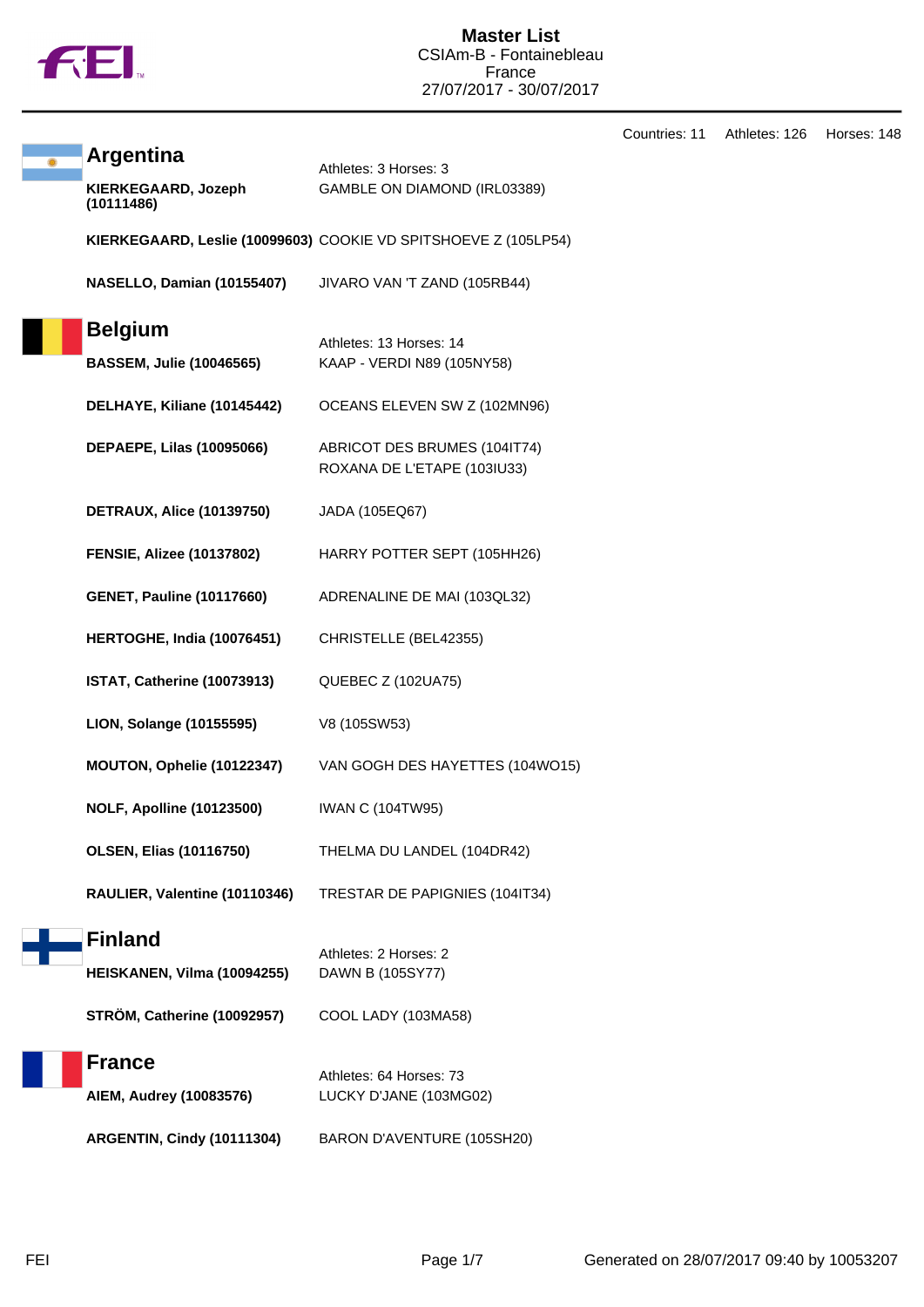

| <b>BARDET, Marie (10031633)</b>              | RUFUS V OVERIS Z (105DP86)                                             |
|----------------------------------------------|------------------------------------------------------------------------|
| BASSELIER, Sophie (10069729)                 | UCCINEL BRIMBELLES (104FR82)                                           |
| BERTRAND, Nicolas (10155582)                 | DARCY DE LA PLUME COQ (105SV97)<br>GABBANA VAN HET WILGENHOF (105SV87) |
| <b>BINON, Lucas (10143617)</b>               | LORDIE DU GENTRY (105SF58)<br>VITOS D OSTREVENT (105IK91)              |
| <b>BORDAS, Camille (10071716)</b>            | POMME DU CHEMIN V (105MZ80)                                            |
|                                              | BOULLANGER, Sarah (10151315) IKKE VAN KATTEBEEK (104TX00)              |
| <b>BRUCKERT, Maud (10044715)</b>             | ROMANCE DE ROY (103VT17)                                               |
| <b>CACCIAGUERRA, Veronique</b><br>(10097057) | ANOTHER CHAMPBLANC (104TU85)                                           |
| <b>CAETANO, Sarah (10155495)</b>             | VA TOUT DE CANTRAIE (105ST52)                                          |
| <b>CARRIN VIGUET, Estelle</b><br>(10154992)  | ULIOR DU FIGUIER (105SH21)                                             |
| <b>CAYE COURTOIS, Amandine</b><br>(10086781) | NISTIORI (102SI64)                                                     |
| CHARREAU, Olivier (10082086)                 | QUABRI DE VESQUERIE (102WD59)                                          |
| <b>CIRIER, Pierre (10028581)</b>             | MISS LA BOULAYE (FRA43297)                                             |
| <b>CLEMENT, Manon (10119223)</b>             | TULYS DE BELHEME (104JT32)                                             |
| <b>CLEMENT, Marion (10155533)</b>            | REVE DE VAUX (104SY01)                                                 |
| <b>COLLIN MATHIEU, Anne</b><br>(10120979)    | AMARYLIS DE BEDON (105GY07)                                            |
|                                              | RUBIS DE CUVRY (104WB66)                                               |
| COURTIAL, Margot (10155800)                  | VAILLANT DU VIVIER (105PH05)                                           |
| DAVID, Laureen (10090474)                    | PREMIER DES IRS (103SP37)                                              |
| <b>DEMAILLE, Laura (10082806)</b>            | KYALI DE L'ESPOIR (105SR93)                                            |
| DEMAILLE, Nicolas (10152900)                 | AICHA HAUTE GRANGE (105QK91)                                           |
| DEROSIER, Avalone (10070474)                 | INCHALA VAN DE DOORNHAAG (104KG19)                                     |
| DERVAUX, Lara (10150458)                     | BAD GIRL D'ARGENTEUIL (105ON44)<br>KALAHARI (105ON32)                  |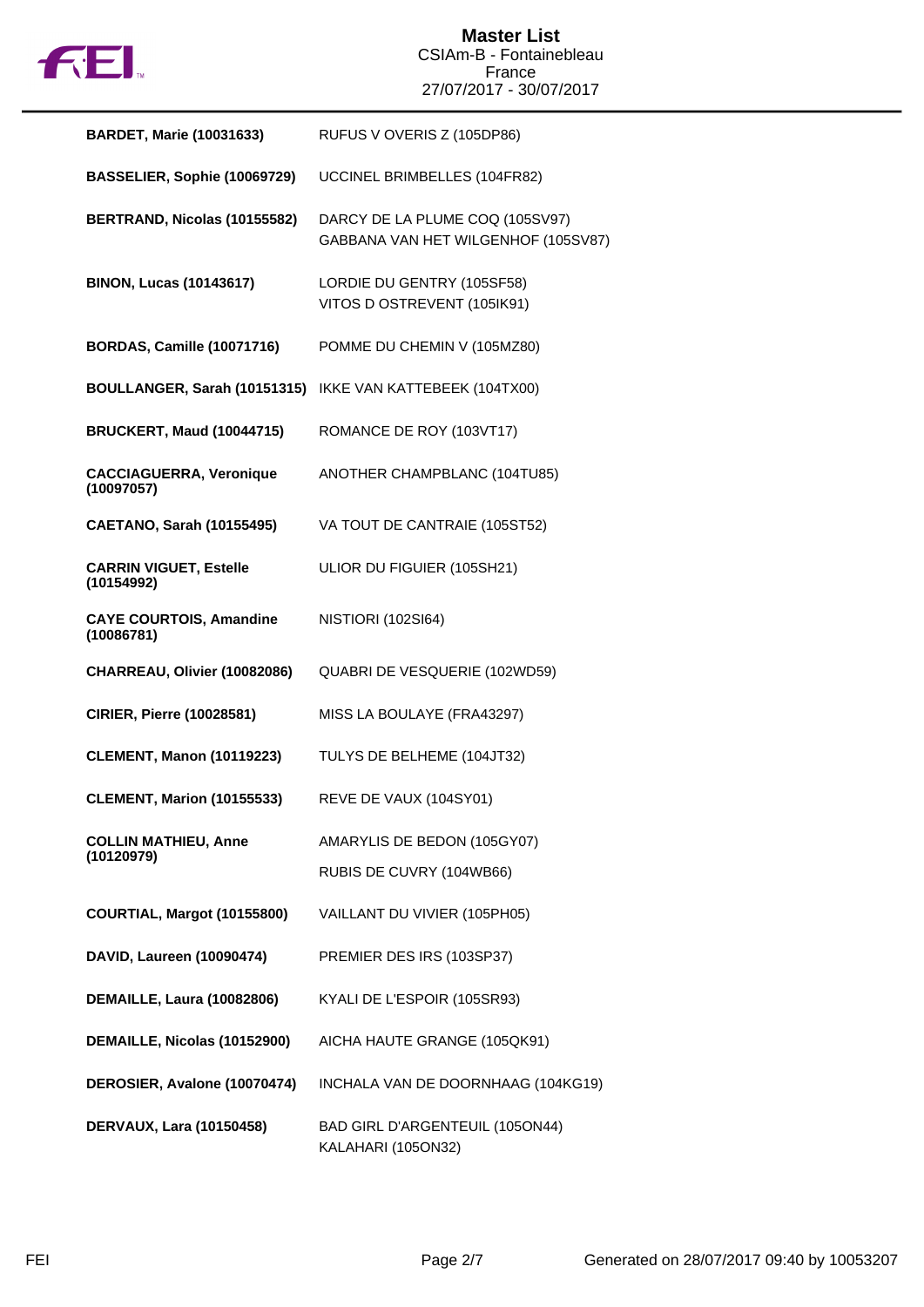

**Master List** CSIAm-B - Fontainebleau France 27/07/2017 - 30/07/2017

| <b>DODIN, Juliette (10026900)</b>  | ATTILA UNO (105JP38)                                        |
|------------------------------------|-------------------------------------------------------------|
| DUTRIAT, Clemence (10059975)       | URSULA DE GROSSERIE (105SL71)                               |
| <b>FABRETTI, Jenna (10105647)</b>  | JANGO DU CHATEAU QUANONNE (105DA79)                         |
| FANGEAUX, Julien (10077484)        | ALWAYS DES CHOUANS (105SD57)                                |
| <b>FAURE, Dalila (10122990)</b>    | BADIANE (105SH99)                                           |
| FISCHER, Florence (10022785)       | TINCA DU HOULBEC (104GA32)                                  |
| <b>FONTENY, Aglae (10122991)</b>   | ORPHEE DE SURANVAL (104WQ80)                                |
| <b>FRUCHET, Didier (10111305)</b>  | SWING DU FIGUIER (104MV79)                                  |
| <b>GALIVEL, Garance (10118300)</b> | GENTLEMAN VD DENNEHOEVE (103JO61)                           |
| GAY, Jade (10139225)               | TECIBELLE DU MOULIN (105EG61)                               |
| <b>GENDRE, Dorothee (10108691)</b> | QING UN PRINCE (102YF09)                                    |
| <b>GOUJEAU, Maryne (10155088)</b>  | SAPHIR DU BOULAT (105SO58)                                  |
| <b>GUEGAN, Mathieu (10155580)</b>  | TOD'S DES CEDRES (103VR96)                                  |
| GUILLON, Valerie (10022898)        | CATHY DE FUYSSIEUX Z (104MV54)                              |
| <b>IMHOF, Camille (10154838)</b>   | VOLTAIRE DU QUESNAY (104WX86)                               |
| KALISZCZAK, Maelys (10154580)      | PASHMINA D INCA (102MR57)<br>PHENIX BONHEUR (105RW69)       |
| LA TORRE, Sabrina (10155426)       | UNGARO HEUTIERE (105SR98)                                   |
| <b>LAURENT, Julie (10150641)</b>   | <b>TINA D'ETE (105CH15)</b>                                 |
| LE DEUN, Chloe (10082890)          | Q'PIDON D'AZUR (105SU64)                                    |
| LECLERC, Salome (10107979)         | <b>FIRENZE (105CG53)</b>                                    |
| <b>LENOIR, Gautier (10155531)</b>  | <b>ACINA (105TA88)</b><br>TAMISE DE RAMPAN (105SU54)        |
| LEVY, Alain (10102464)             | <b>HERO AC (105DZ02)</b><br>JOGGER VAN DEN OPSTAL (105SF63) |
| MARIOTTE, Emilie (10103171)        | TOLDO DU BANNEY (104LQ32)                                   |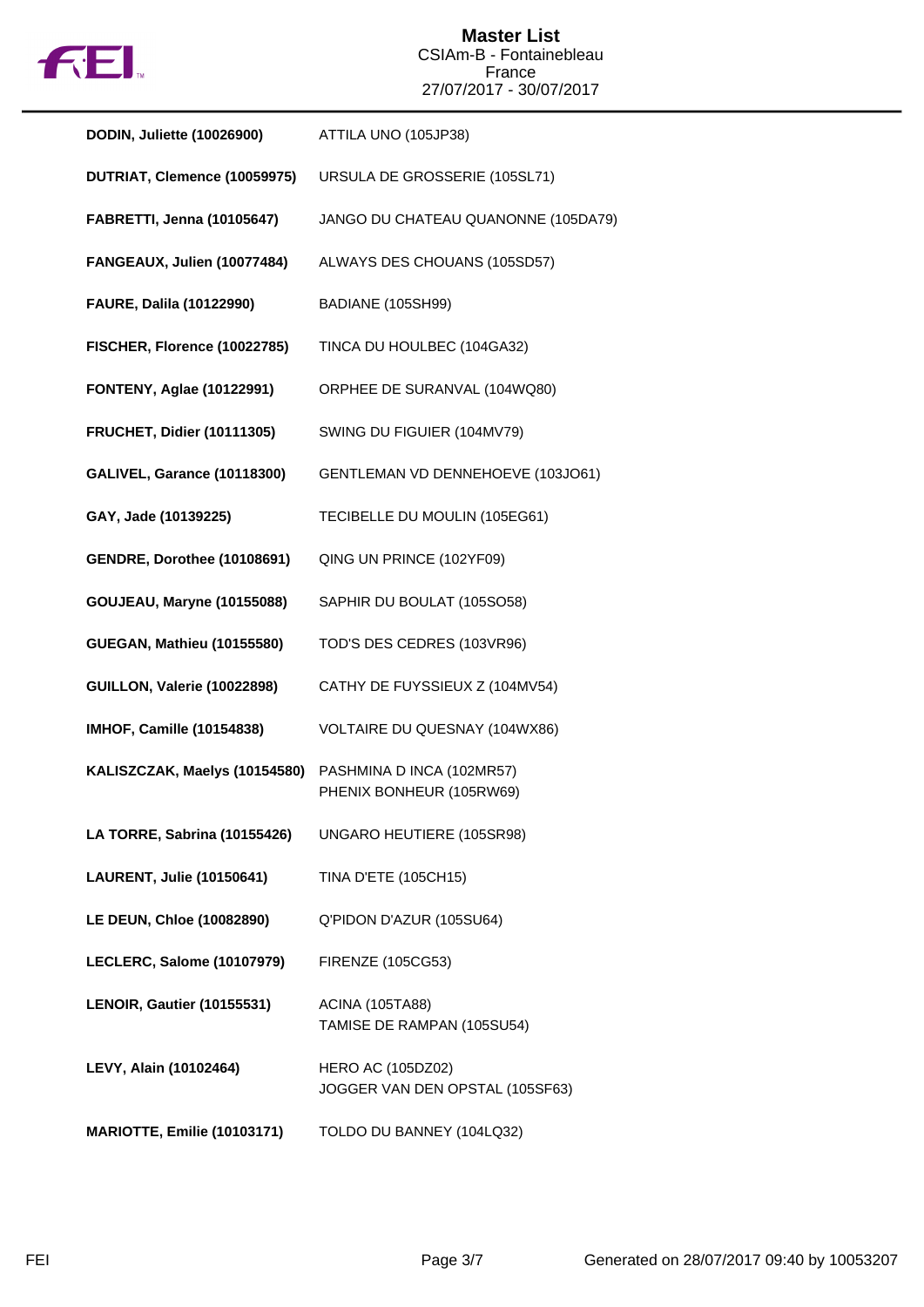

| <b>MERLET, Salome (10140644)</b>             | TOUAREG COURCELLE (105FL56)                                                 |
|----------------------------------------------|-----------------------------------------------------------------------------|
| <b>MIHAILEANU, Marie Anne</b><br>(10103024)  | QUALURET DE LAUME (103GI20)                                                 |
| MOREAU, Emmanuel (10023152)                  | EPINE VD WINDEWEG (104YG40)<br>ILARIO (105SO86)                             |
| NICOLAS, Justine (10067688)                  | ROXANE DE HAUTERIVE (103GQ95)                                               |
| <b>NORTIER LE ROUX, Marina</b><br>(10135710) | UVARO DU RIAUJONCS (104RY38)                                                |
| PASCAL, Virginie (10035497)                  | UPTON DE GRAVELOTTE (104PU65)<br>URSULA DU MAGE (104JW60)                   |
| <b>REBIFFE, Carla (10155579)</b>             | PANCHO DU LESME (102QA82)                                                   |
| RONDOUX, Clarisse (10142968)                 | UNE STAR DU JORET (105NF87)                                                 |
| <b>SAUVAGES, Camille (10068959)</b>          | VICTOIRE DE LAYROLLE (105SD56)                                              |
| SAUZAY, Sebastien (10071205)                 | UGOLINE DE CHALUSSE (104HK30)                                               |
| SILLON, Sebastien (10122980)                 | SAMOS D'YSIEUX (103TM83)                                                    |
| SOBANSKI, Typhaine (10154806)                | OCTOPUSSY DES CLOTINS (103CZ67)                                             |
| TABURIAUX, Sandy (10139193)                  | SALAZIE DE TERLONG (104FO61)                                                |
| <b>TAPIN, Mary Lou (10155690)</b>            | TORNADO DE LA BOTTE (105SV95)                                               |
| VOINOT, Nicolas (10155581)                   | <b>QUINTANO 10 (102YS38)</b>                                                |
| <b>WEBER, Florent (10077031)</b>             | VICOMTE D'ARMANVILLE (105PO92)                                              |
| <b>WITZ, Andrea (10154413)</b>               | UPTODATE D'ARMANVILLE (104VG76)                                             |
| Great Britain                                | Athletes: 19 Horses: 27                                                     |
| <b>BALL, Lowri (10120615)</b>                | KANDIA VAN DE BROUWERSHOEVE (105HR06)                                       |
| <b>BRACKEN, Ethan (10138310)</b>             | K.S'S KANNAN DEE (104XY41)<br>KRAQUE BOOM HR (105KC09)<br>SALENTO (105JX01) |
| BROADWAY, Megan (10145360)                   | CUROSA III (104IL21)                                                        |

**DALTON-BIGGS, India (10154792)** IRIS (104EW74)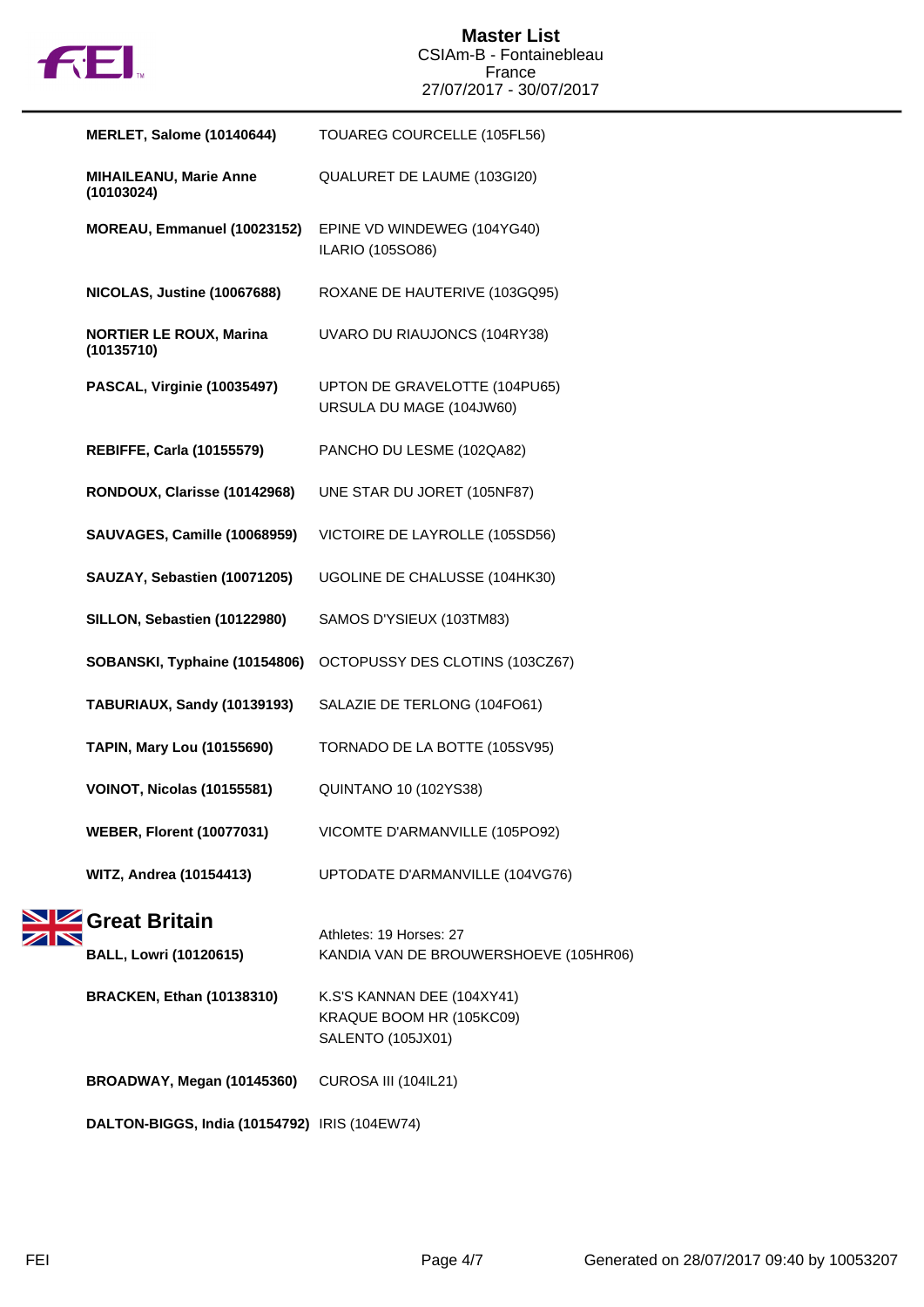

| <b>GARFIELD-BENNETT, Victoria</b><br>(10142238) | RAPHOE ELLA (104FG54)                                                     |
|-------------------------------------------------|---------------------------------------------------------------------------|
| GUPPY, Tina (10118720)                          | <b>CONTE K (103JD20)</b><br><b>TWIGLET (104TZ84)</b>                      |
| HOCKENHULL, Millie (10142881)                   | MARCO-POLO DU PREAI (GBR41061)                                            |
| <b>HOUGH, Freya (10154979)</b>                  | FRENSHAM (105SL50)                                                        |
| <b>HOWE, Olivia (10134389)</b>                  | BLACK LABEL (104ZZ80)<br>CORSIRO Z (GBR43261)                             |
| IZMESTIEVA FORD, Sasha<br>(10155038)            | EASY CHOICE (105SI38)                                                     |
| KELLETT, Madeleine (10095350)                   | CASTELLO (104ZC87)<br>ELLA VI (104UZ48)<br>ZWALBE (103BU95)               |
| MANTEL, Eleanor (10135974)                      | NIKKO (102MP13)                                                           |
| MANTEL, Elizabeth (10147923)                    | CAOIMHES DELIGHT (105MG48)                                                |
| <b>MILEHAM, Freya (10155039)</b>                | PAULDARY'S CLOUD NINE (105FB92)                                           |
| REYNOLDS, Clare (10054030)                      | <b>GREETJE (103LM14)</b>                                                  |
| SHEARMAN, Nicola (10154277)                     | MEDIA MAN (105AW83)                                                       |
| <b>SIMMONS, Romilly (10093332)</b>              | CANDY BLUE II (105BS27)<br>FERANI PAULOWNA (105JS53)<br>RUKKATO (105BS13) |
| STANDBRIDGE, Lily (10115984)                    | TOUCH OF PLEASURE (103SC09)                                               |
| <b>WHITE, Gayle (10064652)</b>                  | GWENDYANE (105SI34)                                                       |
| <b>Italy</b>                                    |                                                                           |
| DURANTE, Giulia (10155064)                      | Athletes: 7 Horses: 10<br>DARIO VD ROSHOEVE (104OG68)                     |
| FERRARI, Camilla (10109719)                     | SECANO (104PB52)                                                          |
| GIANNELLI, Andrea (10041997)                    | SPAR ACOCERTO (103DT19)                                                   |
| <b>HELLSTROM, Jenny Sofia</b><br>(10025137)     | A TOUCH OF CARICELLO (104GV22)<br>SEAPATRICK ELITE (104QV42)              |
| LEVI, Elisabetta (10071825)                     | CSARINA HC Z (103PB86)                                                    |

a p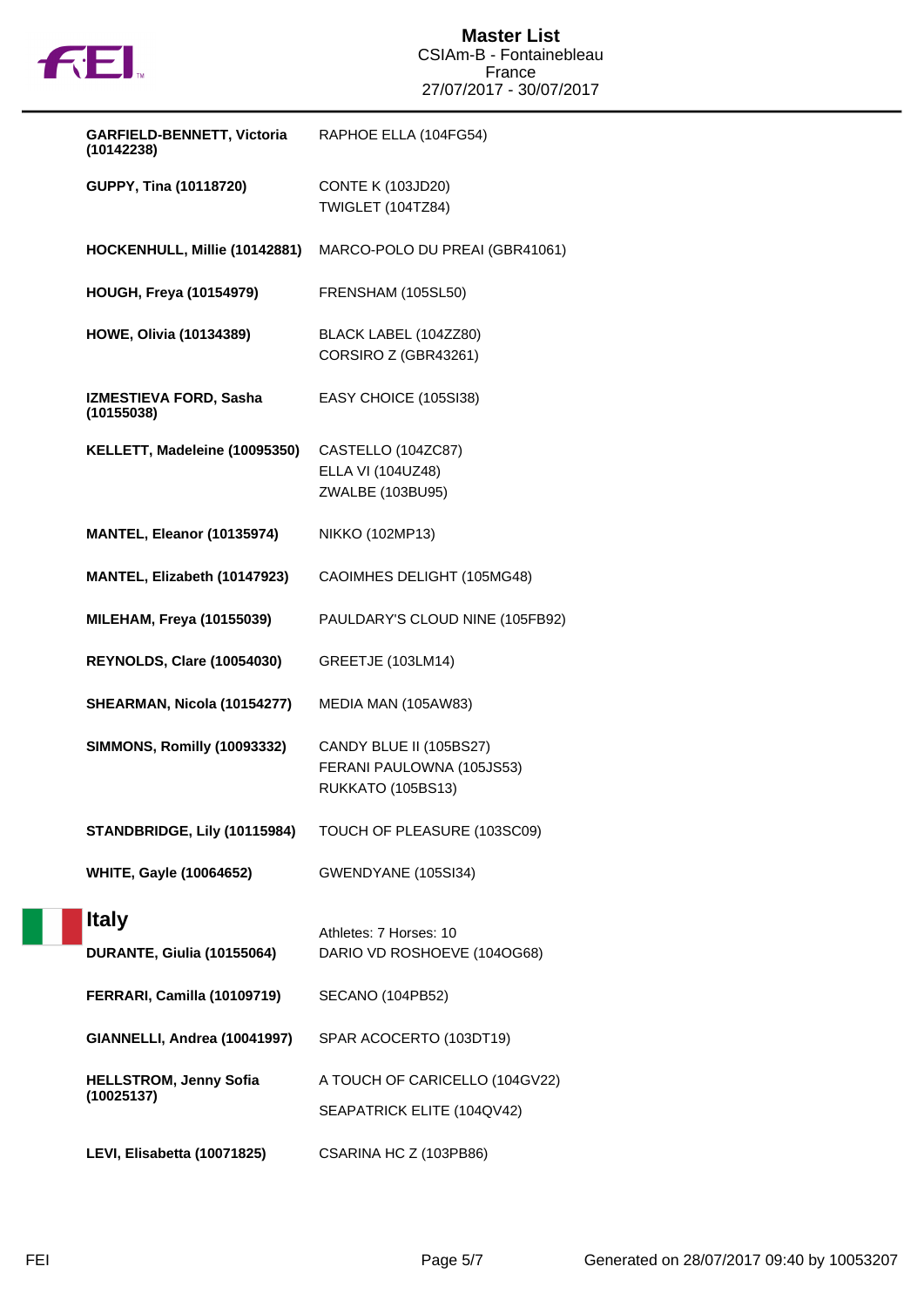| fill.                               |                                                | <b>Master List</b><br>CSIAm-B - Fontainebleau<br>France<br>27/07/2017 - 30/07/2017                  |
|-------------------------------------|------------------------------------------------|-----------------------------------------------------------------------------------------------------|
|                                     | NARDI, Francesco (10025135)                    | CAPITAINE FLAMME DE ZELLIK (103YR61)<br>CONTE MARLON DELLA VERDINA (103UU07)<br>POMPIDOUR (105DK79) |
|                                     | ORSATTI, Camilla (10154684)                    | CLEVER AREMAC (103SY64)                                                                             |
| <b>Netherlands</b>                  | <b>HAVES, Rik (10079980)</b>                   | Athlete: 1 Horse: 1<br><b>TIENS KEY (105RD26)</b>                                                   |
| <b>Norway</b>                       | <b>AASERUD MDL, Elise (10046192)</b>           | Athlete: 1 Horse: 1<br>ALINE (105JZ20)                                                              |
| Portugal                            | <b>EVERITT, James (10112602)</b>               | Athlete: 1 Horse: 1<br>TEL KELLE DU RAIL (105NH75)                                                  |
| Spain<br><b>Cisneros (10155138)</b> | <b>CAROLINA, Reyna Hidalgo De</b>              | Athletes: 14 Horses: 15<br>THRILLER DOMAIN (104WW81)                                                |
|                                     | CHULIA LEDUC, Theo (10102150) DENVER (104ZU77) |                                                                                                     |
|                                     | <b>CODINA LERIA, Alex (10148025)</b>           | FIDEA (105EL33)                                                                                     |
|                                     | <b>COLOMBE, Clair (10155150)</b>               | ASTON DE MAZURE (105SL19)<br>CHIRAC (105SL21)                                                       |
| (10155133)                          | <b>COMELLA MARTÍNEZ, Maria</b>                 | QUOVOU DU BUHOT (105SL89)                                                                           |
|                                     | <b>FONZE, Benjamin (10112673)</b>              | <b>CRONUS (104PY33)</b>                                                                             |
|                                     | GARCIA GIRO, Daniel (10001048)                 | CINCIN Z (105SD69)                                                                                  |
| (10139034)                          | <b>GENE CASANOVAS, Maria</b>                   | VANILLE DU BARQUET (105AQ85)                                                                        |
|                                     | GRAS LORENTE, Marta (10101795) FIRA (105SK84)  |                                                                                                     |
| (10155143)                          | <b>IVON, Rodriguez Farrarons</b>               | GARCIA VAN DE GESTELHOEVE (104NS84)                                                                 |
| (10155151)                          | <b>MONTSERRAT, Marti Elias</b>                 | BADGER HILL QUALITY (102SM31)                                                                       |
|                                     |                                                | TORRAS BORI, Bernat (10104774) ULTRACHIC DES VAUX (104VM37)                                         |
| (10026057)                          | <b>VILARRUBI JORDA, Carlota</b>                | ALIENOR DE B ' NEVILLE (105MF15)                                                                    |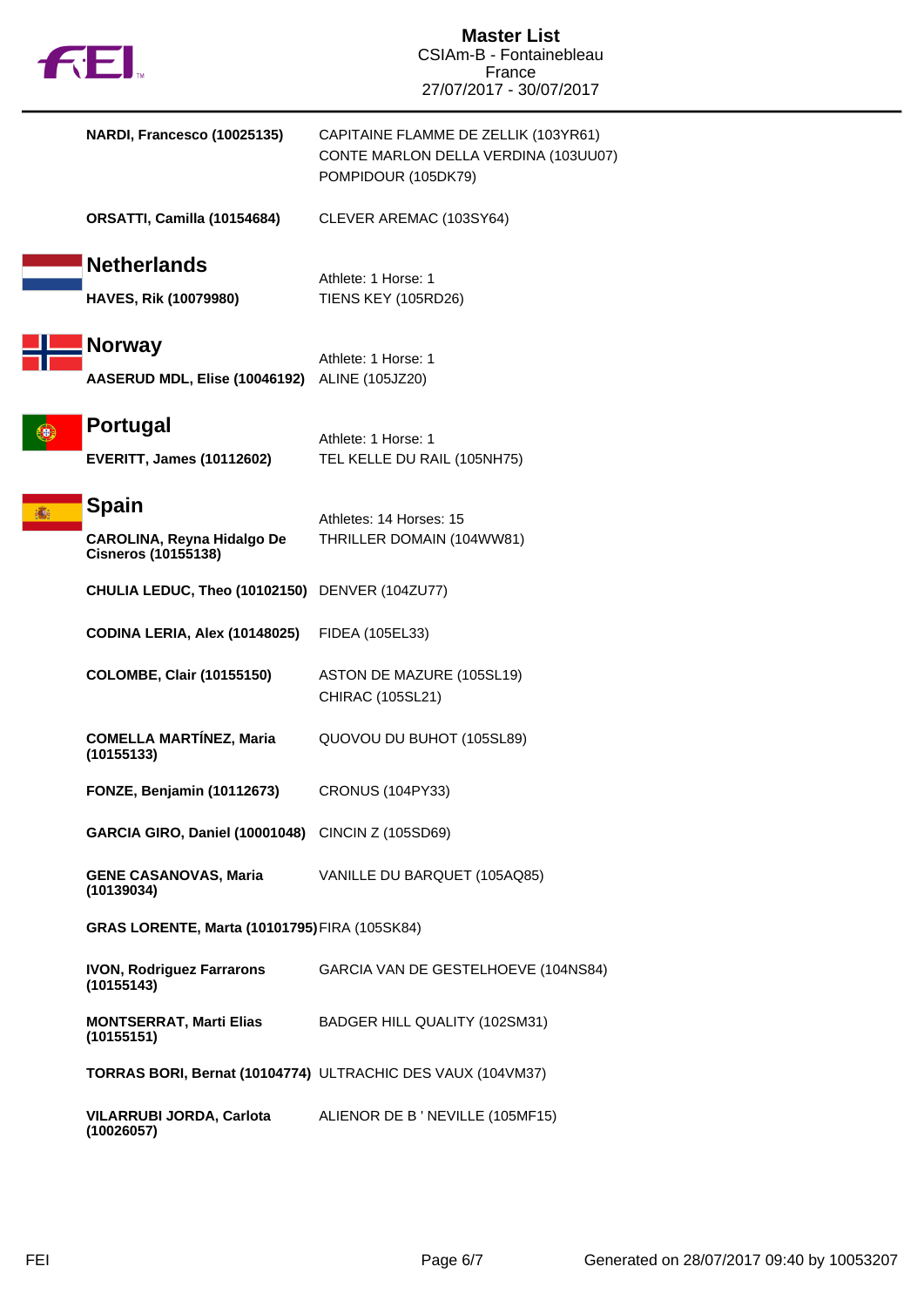

**ZAMBRANO ORTEGA-MONASTERIO, Sofia (10043407)**

QUICK CERENUS Z (105SD67)

## **Switzerland**

Athlete: 1 Horse: 1 **COMMENT, Aurélie (10045354)** MADEMOISELLE MAGIC (105BQ41)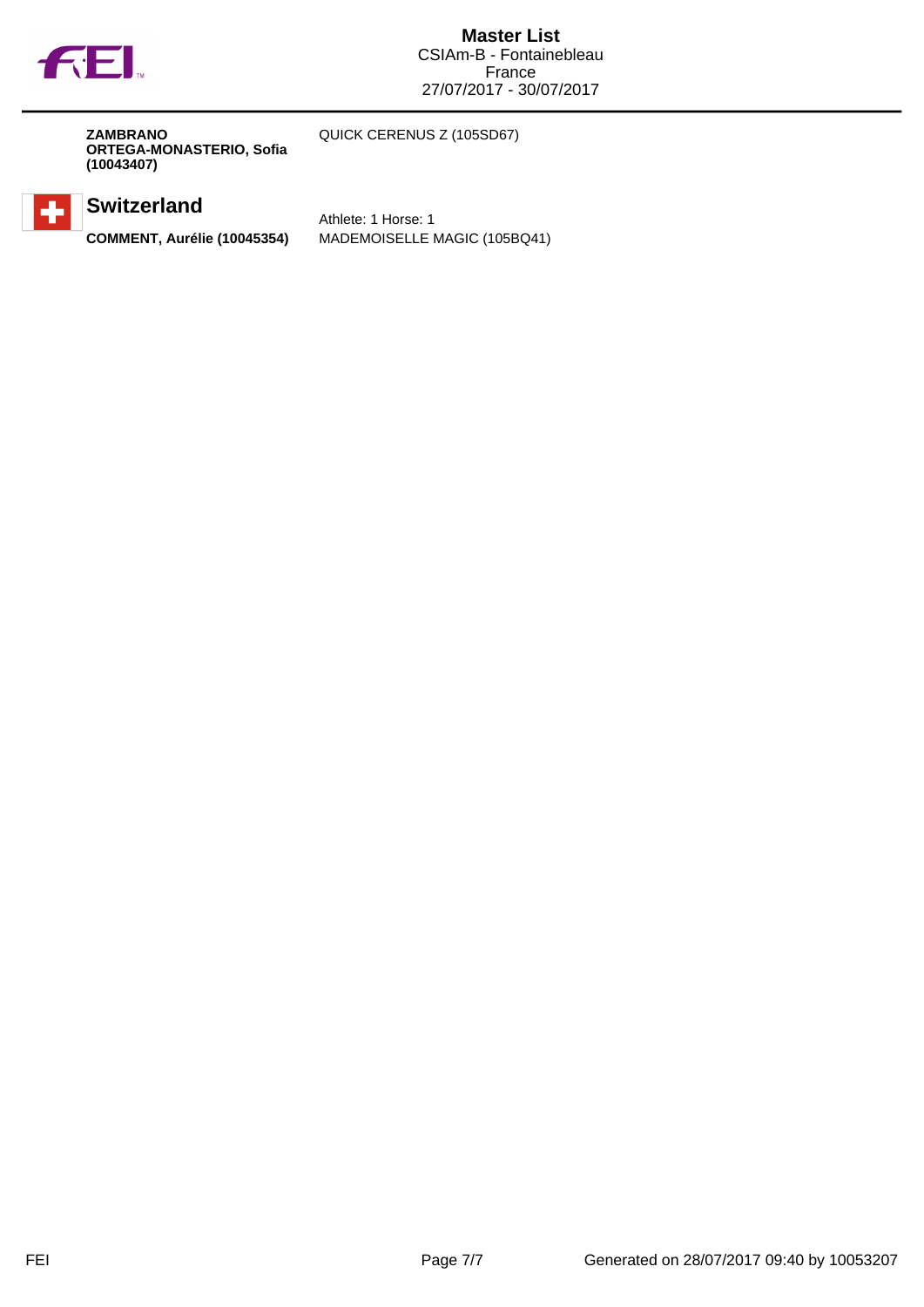

**Master List** CSI3\* - Fontainebleau France 27/07/2017 - 30/07/2017

Countries: 10 Athletes: 66 Horses: 113

| G* | Azerbaijan                                   | Athlete: 1 Horses: 2                                                                         |
|----|----------------------------------------------|----------------------------------------------------------------------------------------------|
|    | <b>MC ENTEE, Patrick (10002485)</b>          | ALICE MURY MARAIS Z (103II09)<br>TIP TOP MURY MARAIS Z (103SD80)                             |
|    | <b>Belgium</b>                               | Athletes: 5 Horses: 7                                                                        |
|    | <b>BUDD, Nathan (10083481)</b>               | BALDER VAN DE KATELIJNKOUTER (BEL40599)                                                      |
|    | DE BRABANDER, Karline<br>(10017249)          | ELVIS TER PUTTE (102SA72)                                                                    |
|    |                                              | FANTOMAS DE MUZE (103KH54)                                                                   |
|    | DOEM, Arnaud (10035973)                      | HOCUS POCUS DE MESSITERT (104SG24)                                                           |
|    | <b>HEMERYCK, Rik (10008183)</b>              | BRETLING DU PARADIS Z (104KE46)<br>ULYSS MORINDA (104OM49)                                   |
|    | THIRY, José (10001816)                       | CYRANO D'ORBRI (103MZ32)                                                                     |
|    | <b>France</b>                                |                                                                                              |
|    | <b>BALLEUX, Vincent (10006970)</b>           | Athletes: 40 Horses: 66<br>SAPERLIPOPETTE D'ISLE (103QH17)<br>SIGNEE LULU (103XU96)          |
|    | BATILLAT, Guillaume (10008823)               | DENITHA (104MR05)<br>GRAVITY OF GREENHILL (103XE94)                                          |
|    | <b>BONNET, Jacques (10001675)</b>            | SLOE GIN DES HAYETTES (103NO46)<br>UZI DE LA BEKA (104FP57)                                  |
|    | <b>BOST, Margaux (10022493)</b>              | AS DE PAPIGNIES (103MQ05)<br>CARUNO (104DY78)                                                |
|    | <b>BOUDANT, Francois Xavier</b>              | CHECKPOINT CHACCO (103YJ67)                                                                  |
|    | (10001364)                                   | CIENTO (104CA00)                                                                             |
|    |                                              | BOULANGER, Clement (10008394) URANUS D'OMONVILLE (104XG37)<br>VOLUPTE DE LA JARTHE (105DR42) |
|    | BOUVARD, Frederic (10005781)                 | HUGH GRANT DE MUZE (104AI44)                                                                 |
|    | CHABROL, Jonathan (10062374)                 | CLINT EASTWOOD DE HUS (104JF41)<br>FELTON DU MONT (102VR54)                                  |
|    | <b>CONDE FERREIRA, Camille</b><br>(10073783) | PIROLE DE LA CHATRE (103BU03)                                                                |
|    | <b>CORAL, Edouard (10022627)</b>             | <b>USHER (104GW53)</b>                                                                       |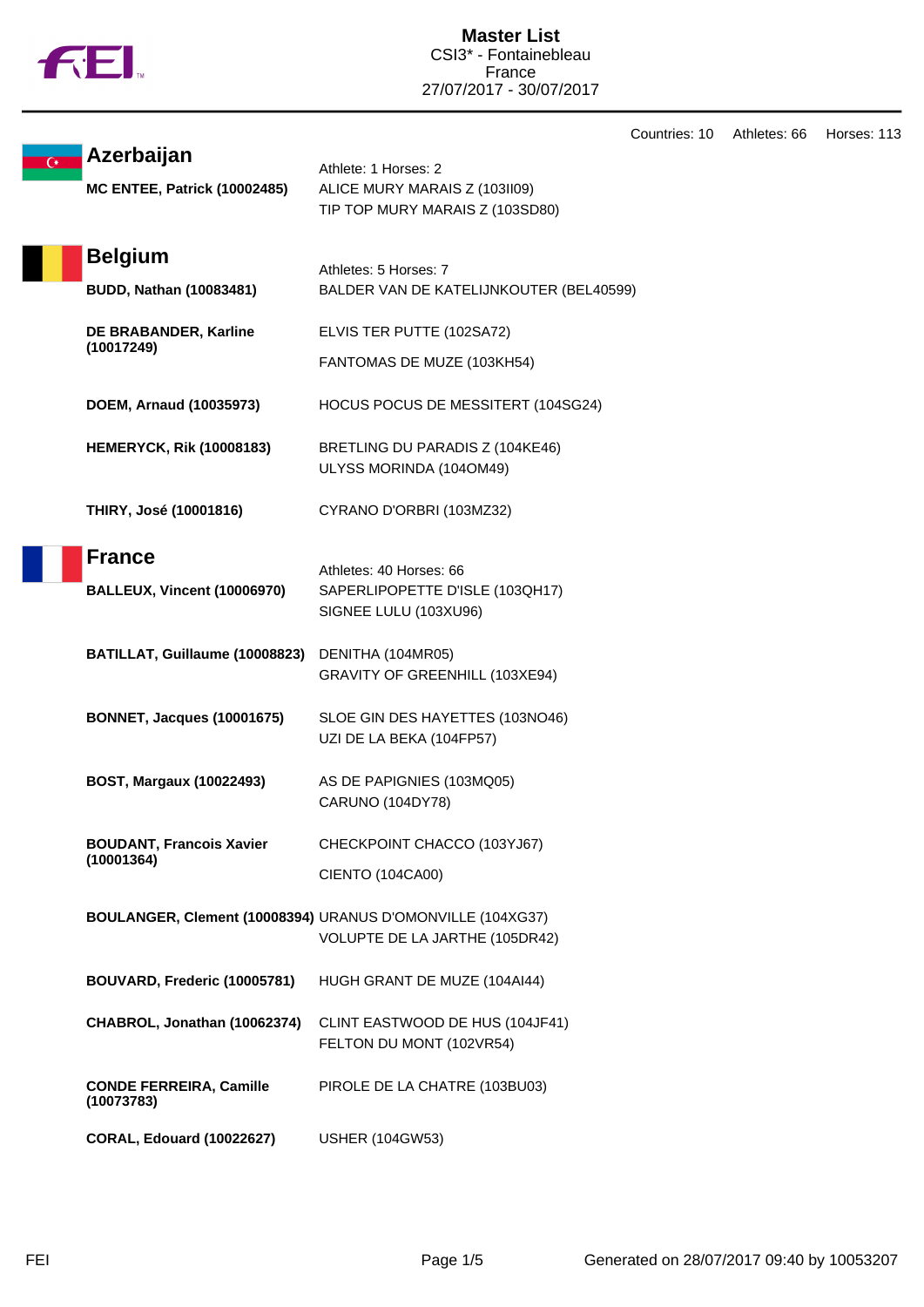

| COTTARD, Gregory (10027893)                      | BLUEZETTE (104AF45)<br>REGATE D'AURE (103PZ25)                                           |
|--------------------------------------------------|------------------------------------------------------------------------------------------|
| COUPERIE, Baptiste (10022640)                    | INDIAN GOLD VAN DE KRUISH (104HC43)                                                      |
| DE CHAMBORD, Damien<br>(10059223)                | TAM TAM DU VALON (104HT30)                                                               |
| DREYFUS, Romain (10081240)                       | ULTIMA QUORRADA (104QT31)<br>URASIS DE LA MANADE (102UT87)                               |
| FEUILLERAC, Vincent (10003043) CONCARO (104BN80) | TIP TOP DE L'ORLE (104LM78)                                                              |
|                                                  | FRANCART, Alexandra (10000635) VOLNAY DU BOISDEVILLE (105EF08)                           |
| <b>GAILLOT, Yannick (10009063)</b>               | CONTANO (103PV34)<br>VIRTUOSE DU VERY (104XR22)                                          |
| <b>GASNIER, Steve (10002863)</b>                 | SAMOURAI DE COLCHIC (103XK09)                                                            |
| GASTALDI, Charlotte (10014952)                   | ROLF DES GREZ (103FP60)                                                                  |
| <b>GAUTHIER, Kevin (10055498)</b>                | TWIST DE LA BUTTE (103YA09)                                                              |
| <b>GOEHRS, Raphael (10006592)</b>                | VICTORIO DES FROTARDS (105DH63)<br>VIVALDI DE B'NEVILLE (104PV36)                        |
| GUILLON, Olivier (10002429)                      | EN VOGUE (105BP70)<br>UNIVERS D'OR (104WP19)<br>VITOT DU CHATEAU (104QT36)               |
| HECART, Adeline (10057028)                       | PASHA DU GUE (102SL86)                                                                   |
| <b>HUREL, Jerome (10001741)</b>                  | HOUSTON VAN HET OUDE HOF (103ZZ09)<br>OHM DE PONTHUAL (102MQ37)                          |
| JAZEDE, Bruno (10000883)                         | DOLPHIN (104FY04)<br><b>ENITA T (105CA94)</b>                                            |
| LAMBERT, Thomas (10006968)                       | THALIE ST LOISE (104IA75)<br>UNIVERS DE CH'TI (104TW83)<br>VAS Y DE L'ERMITAGE (104MO77) |
| LAVIGNE, Romain (10033963)                       | PHARAON BELLE MENEE (102YS27)                                                            |
| LEVY, Edward (10067126)                          | STARLETTE DE LA ROQUE (103SJ90)<br>VENEZIA D'ELKE (105FA01)                              |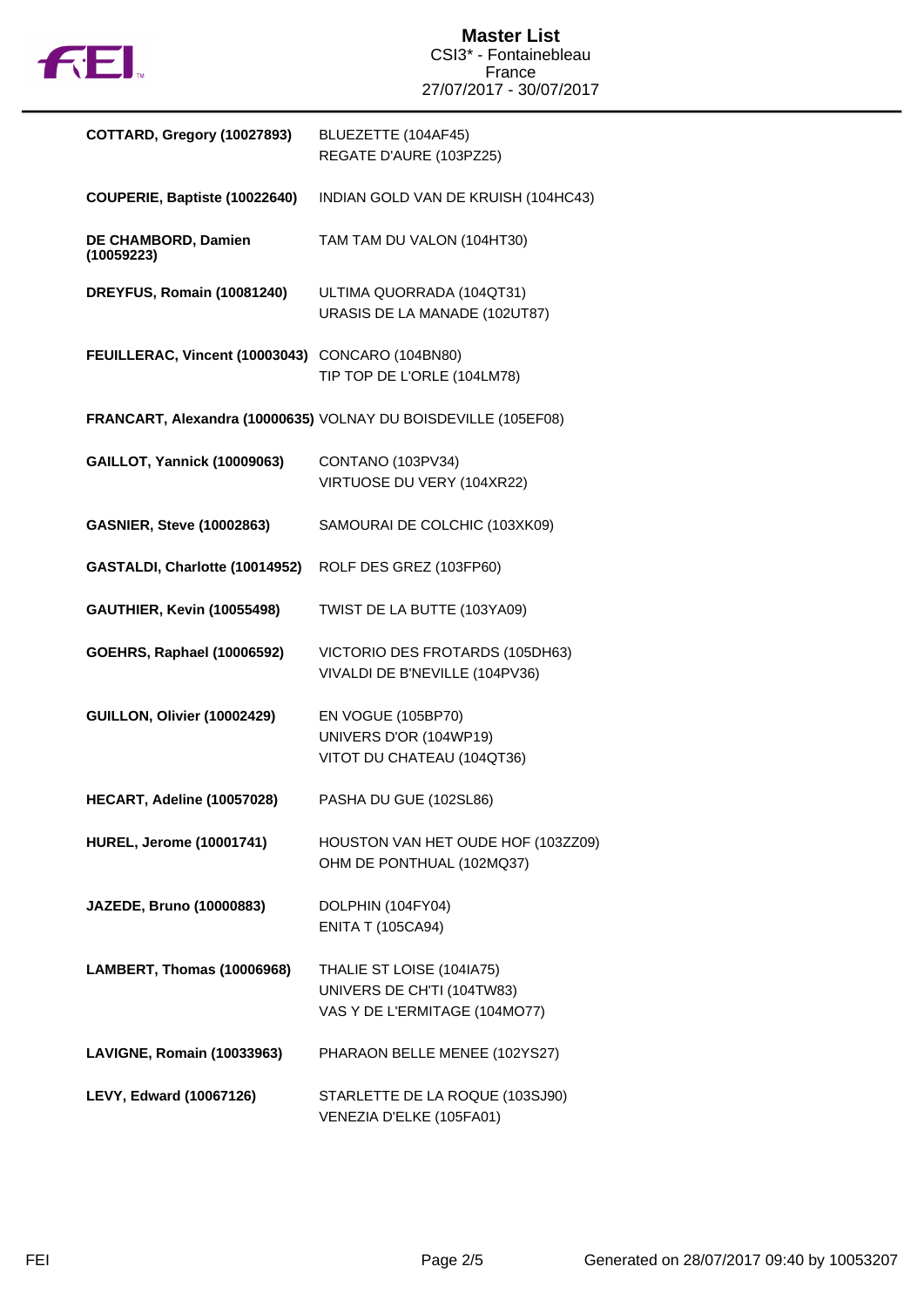

| MARILLER, Sophia (10006965)               | TYPE TOP DU MONTEIL (103ZA60)<br>URBI DES CHAINES (104LI81)      |
|-------------------------------------------|------------------------------------------------------------------|
| <b>MARTIN, Maelle (10068294)</b>          | ICARUS V'T KLAVERTJE VIER (104KN43)<br>TEMPO DU PLIX (104JI41)   |
| <b>MARTIN, Yannick (10003100)</b>         | FREEDOM VAN DEN DOORNDONK (103GS91)<br>UMONA DU TEMPLE (104QY44) |
| <b>MONTGINOUX, Mathilde</b><br>(10031000) | TOMTOM FLOREVAL (104JD65)                                        |
| <b>MUHR, Tressy (10042044)</b>            | ELIAS (105DY28)                                                  |
| OUDIN, Berenger (10032970)                | TIO DE L'HUYNE (104AC02)                                         |
| PACHA, Allan (10006361)                   | ANKARA CHAMPBLANC (103NN54)<br>VALLAURIS (104ZE12)               |
| PERREAU, Olivier (10006570)               | DOLCE DECEUNINCK (104XH44)<br>IMKE P DE FELINES (104KF19)        |
| RONDOUX, Jean Francois<br>(10009677)      | REALLY LS LA SILLA (104CY35)                                     |
| RULQUIN, Fabien (10040869)                | PAPYRUS DU CHENOI (103IK79)<br>SPLENDERO DE DAMVIL (103SQ68)     |
| <b>TISON, Nicolas (10002382)</b>          | CORA (103GW78)<br>UZELLE D'ARTHENAY (104OS04)                    |
|                                           |                                                                  |

**VERRECCHIA, Titziana (10062339)** CASSINA Z (104AX17)

| <b>Great Britain</b><br><b>ANNETT, Jane (10001699)</b> | Athletes: 7 Horses: 13<br>CHACCO GOLD (104VE74)<br>PALLAS MASTERCLASS (104IZ64)            |
|--------------------------------------------------------|--------------------------------------------------------------------------------------------|
| DIMMOCK, Jessica (10078298)                            | CASSIUS CLAY (104IJ85)<br>CHANDON BLUE (104FL58)                                           |
| <b>FRANKS, Steven (10008039)</b>                       | ABDUL AZIZ (103AU58)<br>BRUTUS III (104DB64)                                               |
| <b>HIGGIN, Skye (10054322)</b>                         | USHUAIA DU THOT (104MO05)                                                                  |
| <b>MANTEL, Laura (10017263)</b>                        | GLORY B V (104HK81)                                                                        |
| <b>NEILSON, Daniel (10025687)</b>                      | MAJOR DELACOUR (104KG14)<br>NEWTON NICKEL (102UQ62)<br>STRIDES HATTON'S TREASURE (104PR27) |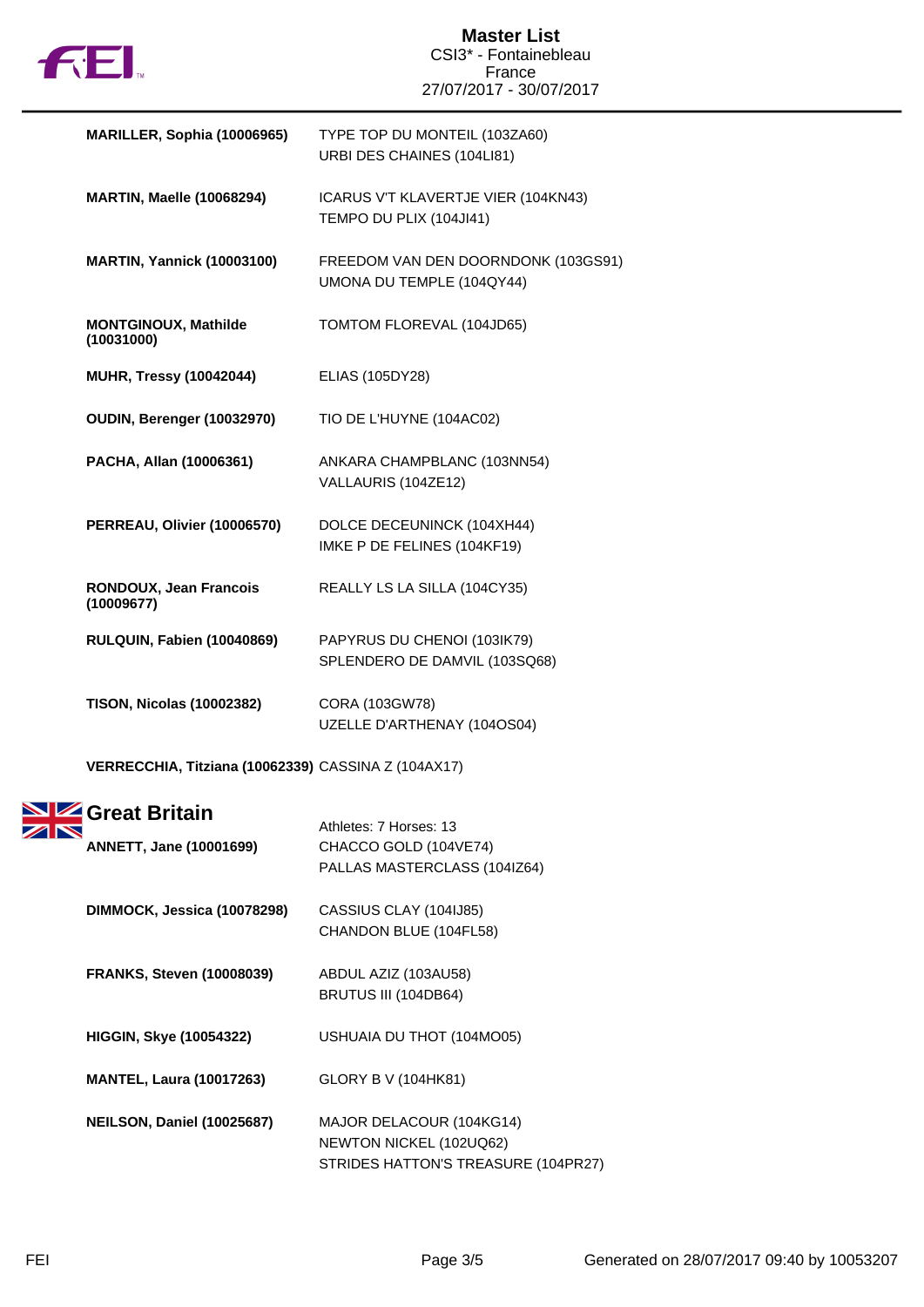| <b>FEI</b>                                                        | <b>Master List</b><br>CSI3* - Fontainebleau                                                      |
|-------------------------------------------------------------------|--------------------------------------------------------------------------------------------------|
|                                                                   | France<br>27/07/2017 - 30/07/2017                                                                |
| <b>STOCKDALE, Tim (10000461)</b>                                  | MISS FRITZ (103XQ01)<br>TORNADO DES MONTS (103VM62)                                              |
| <b>Ireland</b><br>HANLEY, Cameron (10000479)                      | Athletes: 2 Horses: 2<br>AIYETORO (103JP33)                                                      |
| HARRISON, Robert (10034353)                                       | ARD LEADERMAN (104GR17)                                                                          |
| <b>Italy</b><br>ARIOLDI, Francesca (10031077)                     | Athletes: 5 Horses: 10<br>LORO PIANA CELTIC (103VN21)<br>LORO PIANA VIPER (NED42623)             |
| ARIOLDI, Roberto (10000413)                                       | DUNDEE V/H MARIENSHOF (104NY79)<br>NOCCIOLINA DELLA LOGGIA (104AP29)                             |
| BERNASCONI, Robert (10066682) GOLDIKA DE LAUBRY (103TK92)         | RAHMANNSHOF'S DON DOLLAR (102XN55)                                                               |
| <b>LEVI, Giulia (10071567)</b>                                    | FIXDESIGN VAN DUTCH (103UU61)                                                                    |
| VANZANI, Melissa (10016283)                                       | CELINE VD WOLFSAKKER (104FM07)<br>CON CLIMAX (103ED73)<br>CORLEONE (103WK41)                     |
| <b>Morocco</b><br>OUADDAR, Abdelkebir (10008056) CHER V (104BE77) | Athlete: 1 Horses: 3<br>CORDANO SITTE Z (102OA85)<br>SAPHIR DU TALUS (104QZ62)                   |
| <b>Netherlands</b><br>DE RUIJTER, Anouk (10014942)                | Athletes: 2 Horses: 4<br>CYNTHIA Z (105FC65)<br><b>EKIMOV (104RS14)</b>                          |
| <b>SCHOENMAKERS, Bianca</b><br>(10012891)                         | DAYLIGHT (104UN27)<br>ELMO (105PV92)                                                             |
| <b>Portugal</b><br><b>FERNANDES, Mario Wilson</b><br>(10011635)   | Athletes: 2 Horses: 4<br>JOLY COEUR VAN HET KRIEKENHOF (104FP09)<br>TIDELIO DES NAUVES (104LR47) |
| <b>FERREIRA, Luis (10011634)</b>                                  | CONGO DU MIRADOR Z (103LR75)<br>KENYA DU MIRADOR Z (105CO63)                                     |
| <b>Spain</b>                                                      | Athlete: 1 Horses: 2                                                                             |

п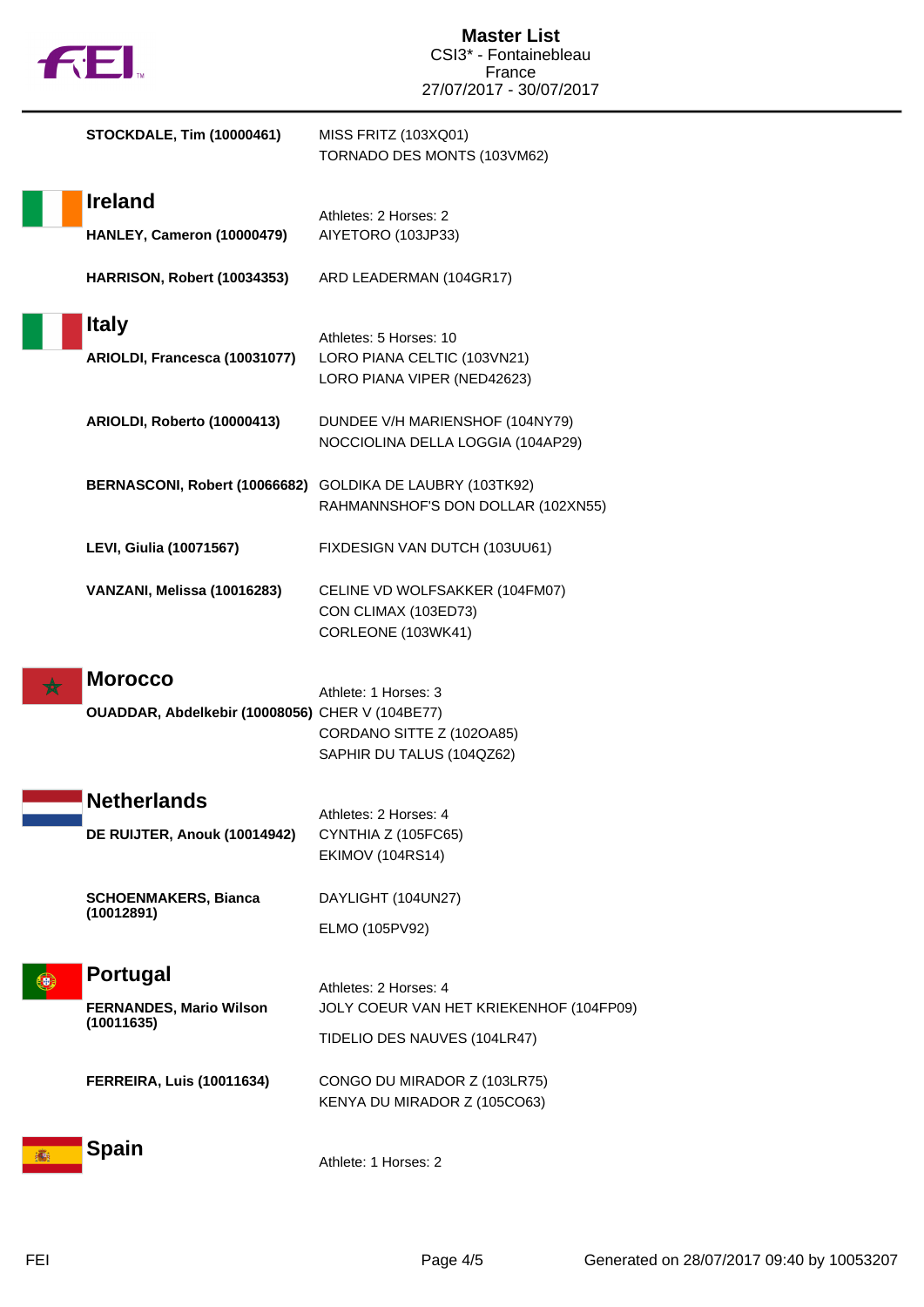

**VALLES ROSEL, Joel (10059697)** ADMIRAL (105BR83)

SENECA DE PANOLY (103SR51)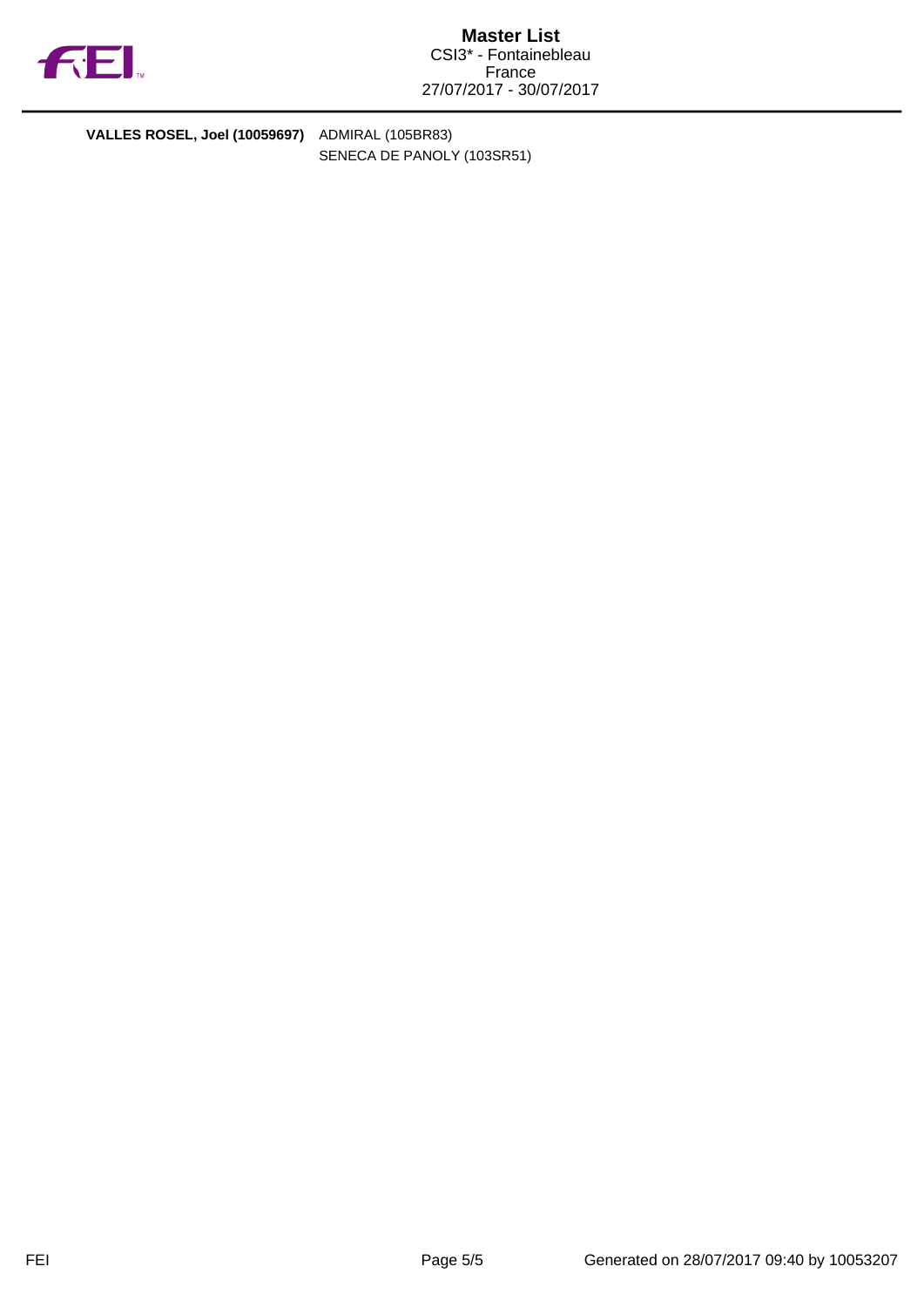|  | <b>TM</b> |
|--|-----------|

**Master List** CSI2\* - Fontainebleau France 27/07/2017 - 30/07/2017

|                                                   |                                                                                              | Countries: 14 | Athletes: 115 | Horses: 171 |
|---------------------------------------------------|----------------------------------------------------------------------------------------------|---------------|---------------|-------------|
| Andorra<br><b>CAMINAL CASTAÑE, Joan</b>           | Athlete: 1 Horses: 3<br>HELLA VAN DE NACHTEGAELE (103UN88)                                   |               |               |             |
| (10108206)                                        | HISTORY HOF TER ZEDUCKE (103XU57)<br>MAGGY DU BUISSON Z (104VX25)                            |               |               |             |
| Azerbaijan<br><b>MC ENTEE, Patrick (10002485)</b> | Athlete: 1 Horse: 1<br>APRIL MURY MARAIS Z (103UJ11)                                         |               |               |             |
| <b>Belgium</b><br><b>BUDD, Nathan (10083481)</b>  | Athletes: 7 Horses: 7<br>VARESCO DES ROSIERS (104US07)                                       |               |               |             |
| DOEM, Arnaud (10035973)                           | CAZANOVA DE LA BOUVERIE (104SG23)                                                            |               |               |             |
| <b>FRANCOIS, Emilie (10046007)</b>                | BAILEYS VD VIJF EIKEN (BEL42501)                                                             |               |               |             |
| <b>HEMERYCK, Rik (10008183)</b>                   | JARVI DE SCLEF (104VA54)                                                                     |               |               |             |
| <b>MALFAIT, David (10038471)</b>                  | <b>IGOR DWS (105RJ64)</b>                                                                    |               |               |             |
| THIRY, José (10001816)                            | CABBO (104LJ95)                                                                              |               |               |             |
| <b>VILAIN, Yves (10011795)</b>                    | BELLE FEE D OR (104CQ60)                                                                     |               |               |             |
| <b>France</b><br>ANDOUARD, Chloe (10073309)       | Athletes: 65 Horses: 98<br>SHAKIRA FONTAINE D'O (103ME06)                                    |               |               |             |
| <b>ANGOT, Eugenie (10001248)</b>                  | TURQUOISE D'IVRAIE (104MT06)                                                                 |               |               |             |
| ARAPAKI, Isabelle (10122343)                      | TONIC DE BLONDEL (104WO10)                                                                   |               |               |             |
| <b>BALLEUX, Vincent (10006970)</b>                | TOCCATA DE TERLONG (104RN81)<br>VALSEUSE DE TERLONG (105DS43)<br>VENISE DU REVERDY (105CH20) |               |               |             |
| BARTHE, Amandine (10066382)                       | VIVALDI DES FORETS (104YK04)                                                                 |               |               |             |
| BATILLAT, Guillaume (10008823)                    | ASPROMACHOS DELSOL (105MJ98)<br>VROLS ROYCE SAMSHIELD (105CY00)                              |               |               |             |
| <b>BAUER, Bastien (10000832)</b>                  | STORY D'ASNIERES (105SO73)                                                                   |               |               |             |
| <b>BAZIRE, Thibaut (10019519)</b>                 | TENOR DE LORMAY (104CA64)                                                                    |               |               |             |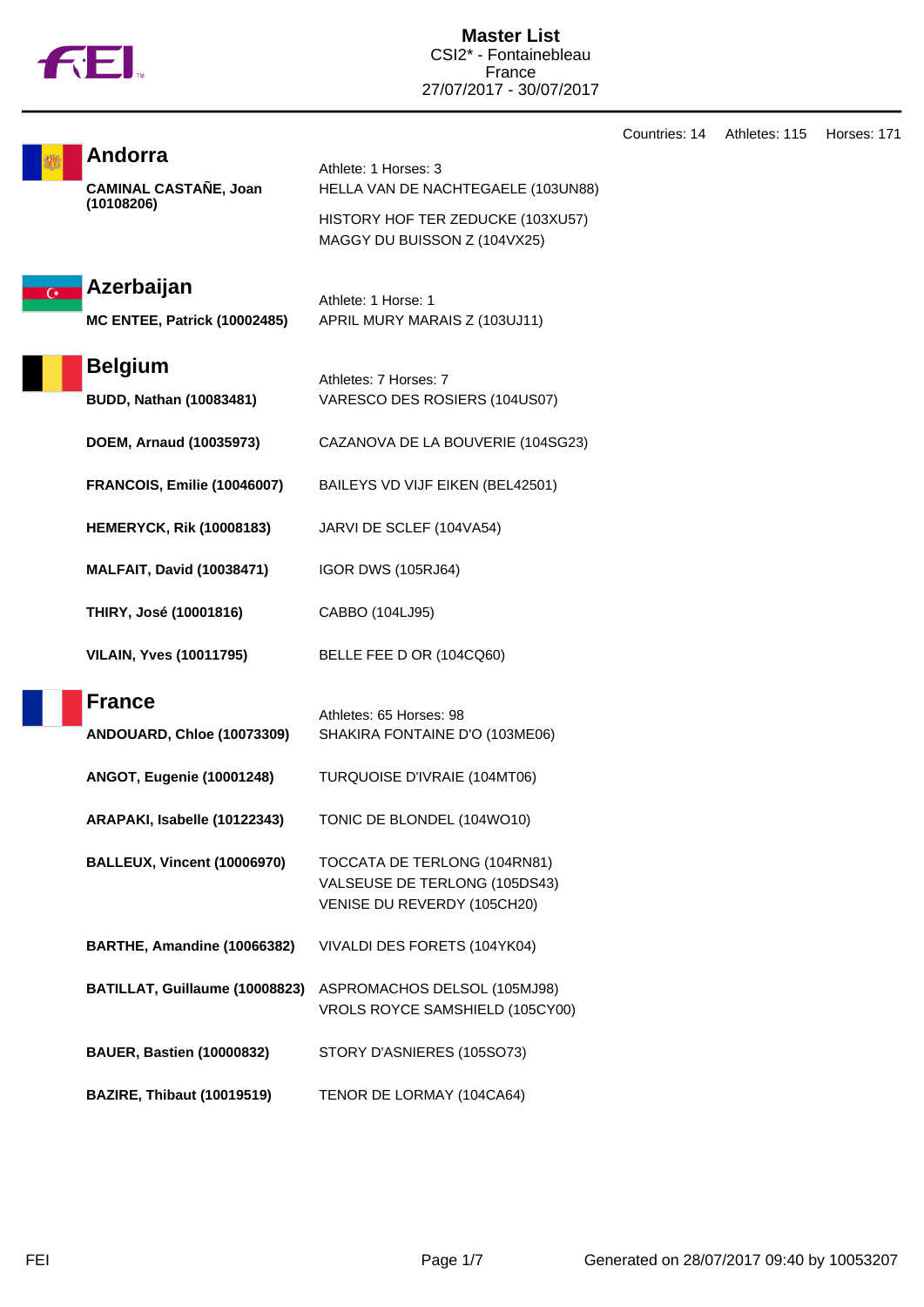

| <b>BENCHIMOL BROT, Vera</b>                                 | CAIRON 10 (104RL57)                                           |
|-------------------------------------------------------------|---------------------------------------------------------------|
| (10003026)                                                  | TALKS CHEAP (104CJ20)                                         |
| <b>BESINS GASNIER, Aurelie</b><br>(10036240)                | MANHATTAN DE SEMILLY (FRA42843)                               |
| <b>BOST, Margaux (10022493)</b>                             | VENETO FONTAINE (104WL40)                                     |
| <b>BOUDANT, Francois Xavier</b><br>(10001364)               | TAKINE DES ETISSES (103ZG15)                                  |
|                                                             | VERTIGE DE GALARZACS (105AQ60)                                |
| BOULANGER, Clement (10008394) VAYA DE LACKE (105DR45)       |                                                               |
| <b>BOURGET, Yfke (10084335)</b>                             | CHEF VAN'T RUYTERSHOF Z (104XJ79)                             |
| CHARREAU, Pauline (10074484)                                | BALANDRO (102SB11)                                            |
| <b>CONDE FERREIRA, Camille</b>                              | PIXIES LEAM PONDI (102VH31)                                   |
| (10073783)                                                  | URIKANE DES FELINES (105SP25)                                 |
| COUPERIE, Baptiste (10022640)                               | B 'NL' (103RM79)                                              |
| DE CHAMBORD, Damien<br>(10059223)                           | ACTROS MOUCHE (105KD22)                                       |
|                                                             | VITI DE LONGA (104XE90)                                       |
| DE COLIGNY, Geoffroy (10032855) TRAVIATA DU LESME (104ZE50) | UGANO CASTELFORTE (104RC47)                                   |
| DE ROTHSCHILD, Alexandre                                    | PENDJAB DU ROYET (102XQ06)                                    |
| (10065306)                                                  | QUEELETTA (104GU92)                                           |
| DEVEAUTOUR, Alexia (10022722) FOCUS DE LAUBRY (102WR94)     |                                                               |
| <b>DUBRANLE, Yoann (10038076)</b>                           | VANINA DU LUOT (104YZ08)                                      |
| ETIEN, Florie Laure (10029065)                              | ADMIRABLE DU GONGE (105EG17)<br>ATOUT DU GONGE (105OR96)      |
|                                                             | FRANCART, Alexandra (10000635) QUELSTAR DU VIC BILH (103AO52) |
| <b>GAILLOT, Yannick (10009063)</b>                          | VIABOLO DU PARK (104WF32)                                     |
| <b>GASNIER, Steve (10002863)</b>                            | ULA OP VANTERMOUDE (104GC68)                                  |
| GASTALDI, Charlotte (10014952)                              | SIMBA D'HOOGPOORT (BE) (FRA47172)                             |
| <b>GAUDIN, Ludovic (10057285)</b>                           | BABY LOVE (103YT76)<br>TAMARA LANDA (SUI40488)                |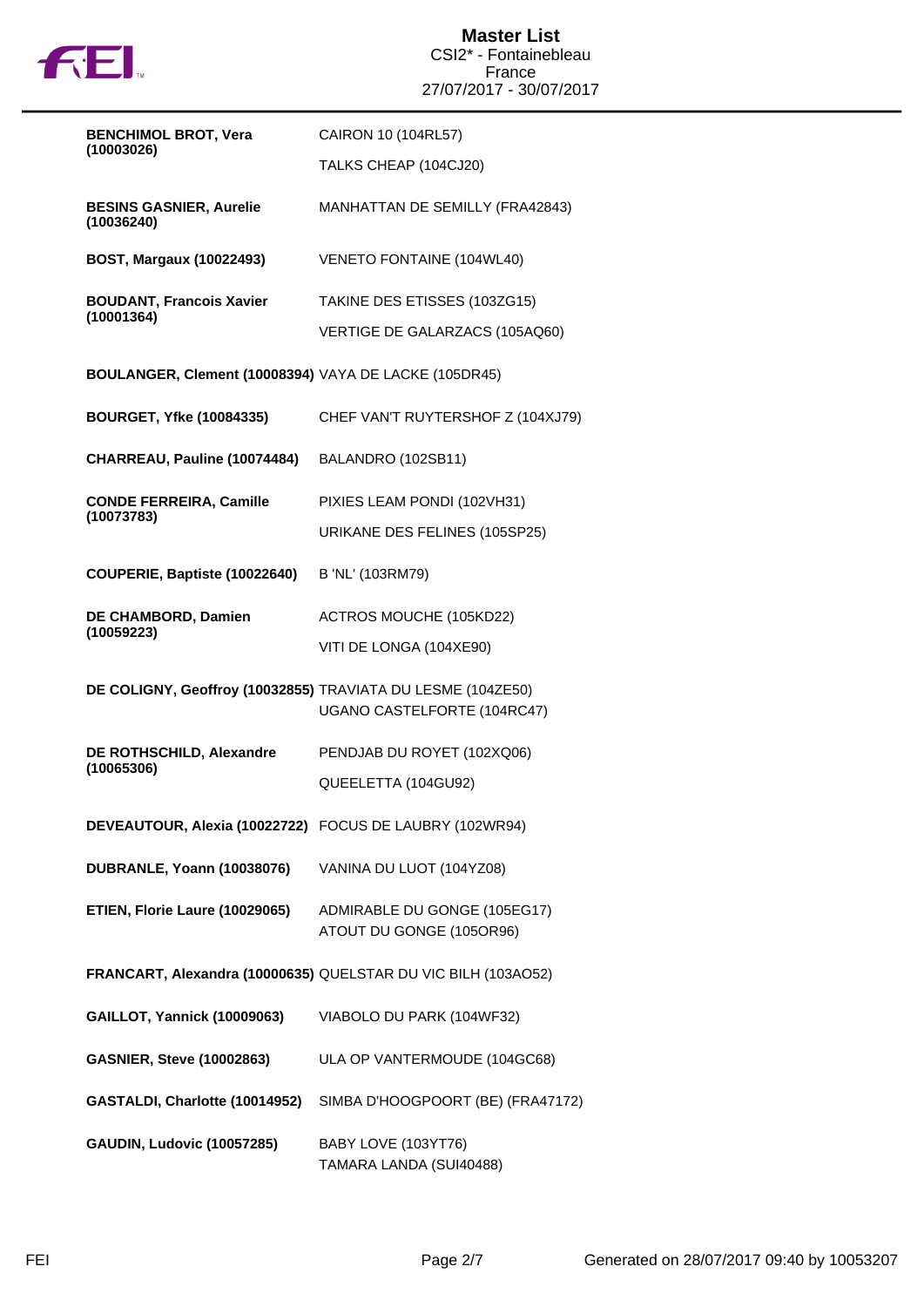

| GENDRON, Clarance (10094112)      | TINA DU DANOIS (103YG83)                                                                   |
|-----------------------------------|--------------------------------------------------------------------------------------------|
| <b>GOEHRS, Raphael (10006592)</b> | TILBURY DU CHENOI (104XA52)<br>VITELLIUS DES DAMES (105DP91)<br>VODKA DU BARQUET (105AQ86) |
| <b>GOULET, Alexis (10059149)</b>  | UTAH BEACH DU BANCO (104RC76)                                                              |
|                                   | GRATPANCHE, Justine (10021586) TAGADA DE LA ROQUE (104DR87)                                |
| GUILLON, Olivier (10002429)       | CARTHO BLUE (105OQ46)<br>ULADINE DES NAUVES (104RP22)                                      |
| HECART, Adeline (10057028)        | AMETHYSTE DE LA ROQUE (104YE64)<br>VENDETTA DE COSSIGNY (105AE42)                          |
| <b>HUREL, Jerome (10001741)</b>   | E LABA VAN DE VINUSAKKER (103EH90)<br>VIAMDIOS D'AVRIL (104XJ54)                           |
| JAZEDE, Bruno (10000883)          | EXPENSIEVE (105GL49)                                                                       |
| JEANNIN, Florent (10020594)       | VALENTINE DE CHALUSSE (104XH84)<br>VALOU DU LYS (104NM73)                                  |
| LAMBERT, Thomas (10006968)        | COUBA LIBRE (BEL41196)<br>TYCOON D'ARGENCES (104HM78)                                      |
| LAVIGNE, Romain (10033963)        | <b>UNIK D'AZ (104UM37)</b>                                                                 |
| LAVILLE, Leonore (10071352)       | TANAGRA DE LA ROCHE (103VY36)                                                              |
| LAYEC, Nicolas (10069302)         | SUNSHINE DE LA LOVE (103PK24)<br>TULEAR DES GREZ (104ZU42)                                 |
| LEROY, Aurelien (10021580)        | JACKSON (105GM17)                                                                          |
| LEVY, Edward (10067126)           | LAGAVULIN 2 (104LY17)<br><b>QUINA (103EE89)</b><br>RAFALE D'HYVERNIERE (103ZB87)           |
| <b>MARTIN, Maelle (10068294)</b>  | UP TO DATE DU MILON (105QI05)                                                              |
| <b>MARTIN, Yannick (10003100)</b> | JUST A FLIRT (105CF11)                                                                     |
| MEURISSE, Aurore (10065572)       | TASSILLI DE KERGANE (104DV45)                                                              |
| <b>MUHR, Tressy (10042044)</b>    | AMON PERE VAL DE MAI (105SH30)<br>DANTINO (104DQ87)<br>FERNANDO (105HQ41)                  |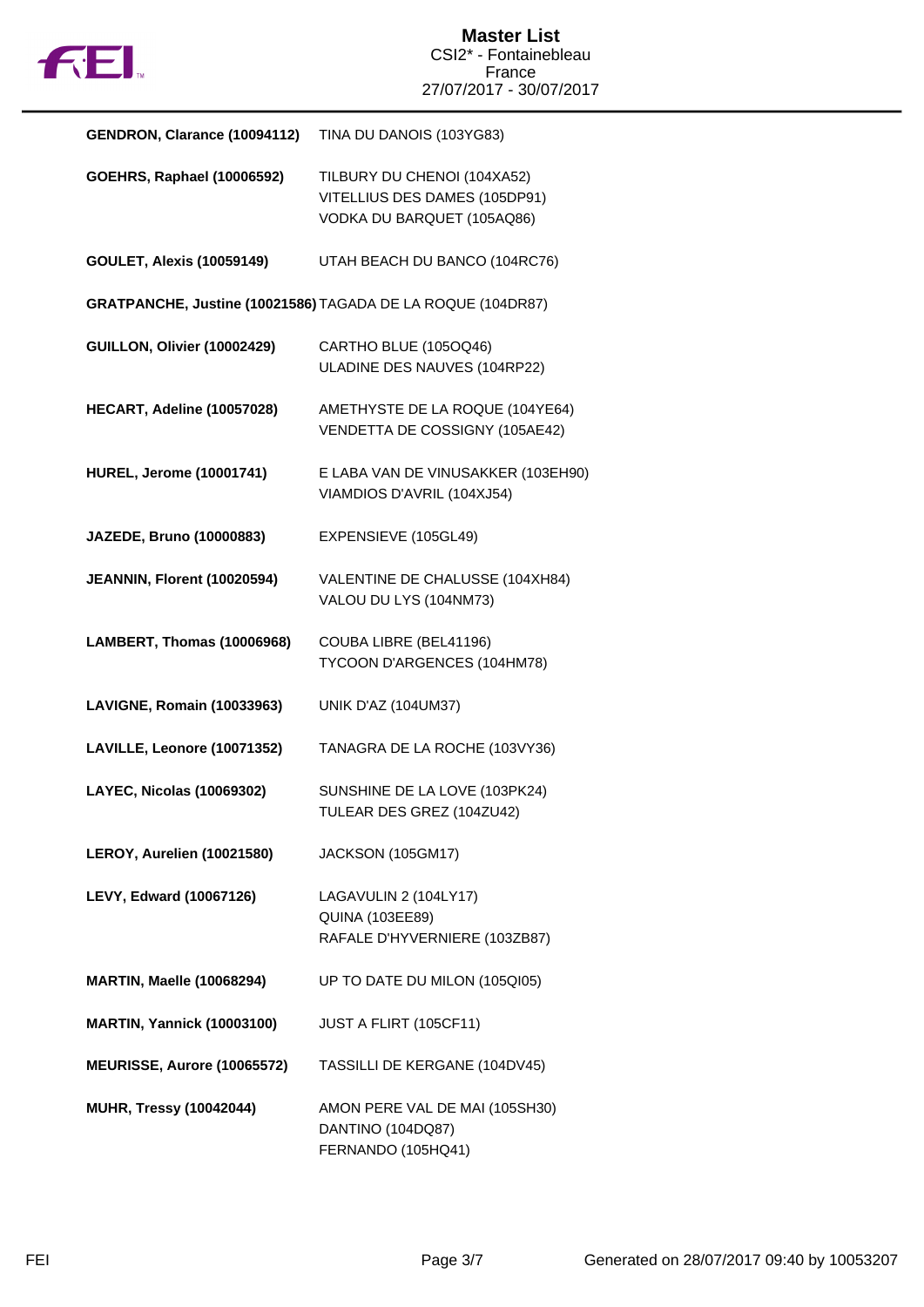

| OUDIN, Berenger (10032970)                | BIG BEN II VD BUNTE (104AB99)<br>LA PASSIONATA VD BUNTE Z (104XW84)<br>VELVET SUNHEUP (105OK61)            |
|-------------------------------------------|------------------------------------------------------------------------------------------------------------|
| PACHA, Allan (10006361)                   | VICKIE D'ANJOU (105HZ43)                                                                                   |
| <b>PERRE, Mathieu (10009682)</b>          | NIAC DE KERSER (FRA43069)                                                                                  |
| PERREAU, Olivier (10006570)               | VENIZIA D'AIGUILLY (104GM42)                                                                               |
| POPOVICI, Anastasia (10062371)            | START BEARN (103XF29)                                                                                      |
| POUGNAUD, Frederic (10067028)             | QUITUS DE ST FERGEUX (104TT03)                                                                             |
| RAGOT, Alix (10060365)                    | VARGAS ROUGE (104RK67)<br>VEGA O'MOULIN (104YW72)<br>VIOLA O'MOULIN (105CF99)                              |
| <b>REAL DEL SARTE, Jade</b><br>(10083360) | QUIRICO DE MARCHESANA (104UK87)                                                                            |
| <b>RIGAUT, Syndie (10017117)</b>          | BACARAT DE SAINTE HERMELLE (103ZW26)<br>ISTANBULL V.H OOIEVAARSHOF (104GR42)<br>VILKANO DE FETAN (104RO76) |
| <b>ROBERT, Diane (10063242)</b>           | SPARKEL OF JOY (103XF79)                                                                                   |
| RONDOUX, Jean Francois<br>(10009677)      | AMSTERDAM (103FL51)                                                                                        |
|                                           | TULIPE DE LA VIGNE (104EL58)                                                                               |
| RULQUIN, Fabien (10040869)                | UMBRELLA DES ERABLES (104TN86)<br>UNA DU CHENOI (104JH31)                                                  |
| <b>SELVA, Bruno (10008426)</b>            | RAPIDE FONTAINE (103IB54)<br>VIF DE LA FONTAINE (104WL39)                                                  |
| <b>TAUPENOT, Marc (10026250)</b>          | QUEBEC DES COTEAUX (103NM94)<br>RESCUE DE LA BATIA (103ES21)                                               |
| TEIXIDOR, Audrey (10106544)               | AQUARELLE DE TALMA (105QC99)                                                                               |
| <b>TISON, Nicolas (10002382)</b>          | TARIQUET D'EPTE (104AM10)                                                                                  |
| <b>TRAINEAU DAUDE, Lyse</b><br>(10113902) | TYPE TOP DES LUTHIERS (104F189)                                                                            |
| TROTEREAU, Youri (10038598)               | PRETTY DE MESCAM (103AV97)                                                                                 |
| $\Gamma$                                  |                                                                                                            |



Athletes: 11 Horses: 15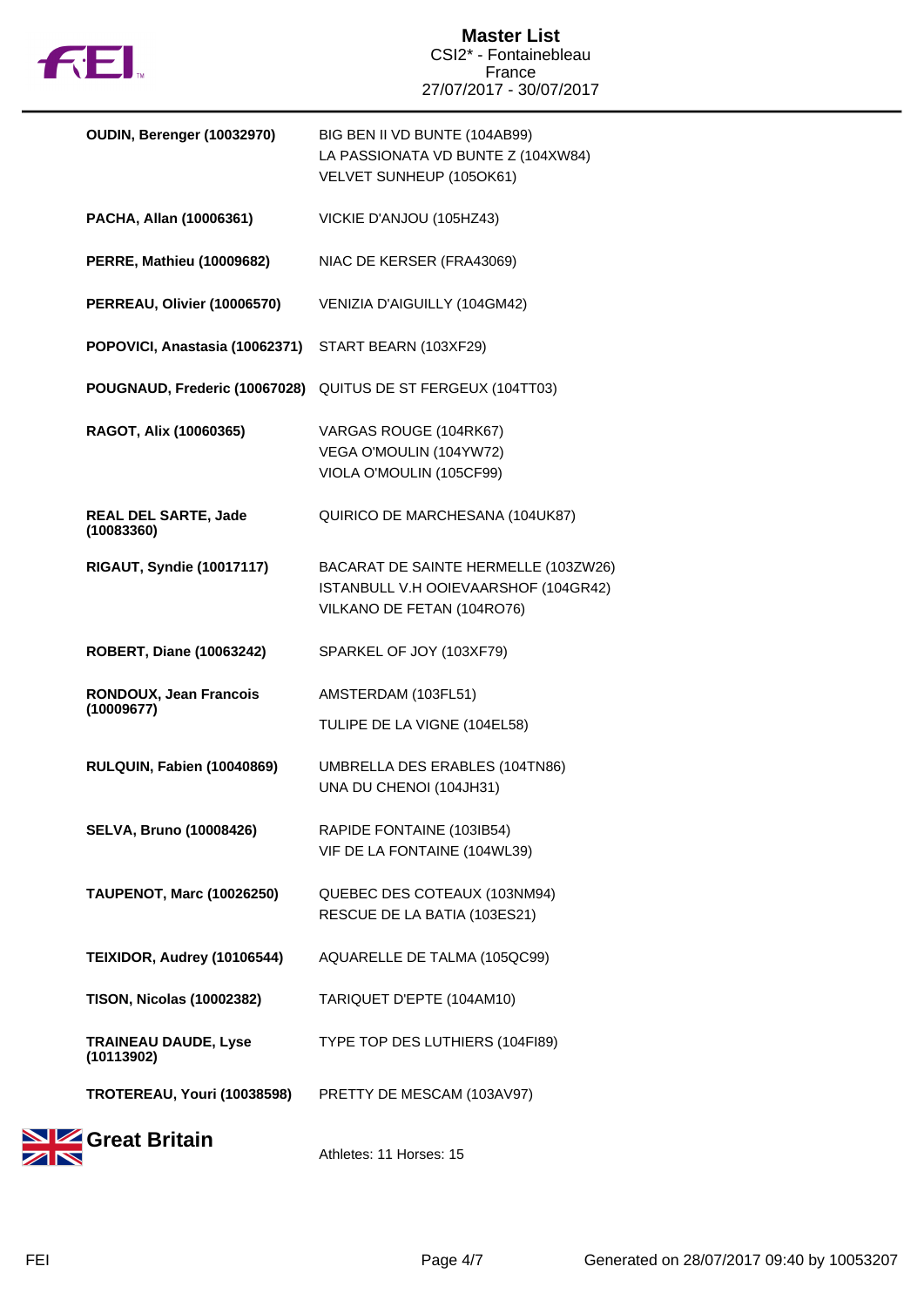

| <b>ANNETT, Jane (10001699)</b>                        | IRCO CRUISE (104SW39)<br>LORD THUDER (104FH36)                                                                          |
|-------------------------------------------------------|-------------------------------------------------------------------------------------------------------------------------|
| <b>CLARK, Benjamin (10135877)</b>                     | LANVERDEL (103YM22)                                                                                                     |
| DE GRUCHY, Taisie (10128532)                          | HOODSHILL FIRST LOOK (104XU96)<br>WINNER OF PICOBELLO Z (103VX16)                                                       |
| <b>FRANKS, Steven (10008039)</b>                      | BILLY GINGER (104DB67)<br>CARLOW CRUISER (GBR40245)                                                                     |
| GEORGE, Isabelle (10107142)                           | STS LLOYD (104UG21)                                                                                                     |
| KNIGHT, Bethanie (10135982)                           | QUENOTTE (104EW51)                                                                                                      |
| LARSON, Heather (10042034)                            | DUNIA LA (103ZW48)<br>TOWNHEAD IMAGINE DE MUZE (104JK93)                                                                |
| <b>MANTEL, Laura (10017263)</b>                       | NPS ANDRE (104QB67)                                                                                                     |
| NEILSON, Daniel (10025687)                            | <b>CIRRUS (104PR29)</b>                                                                                                 |
| <b>STOCKDALE, Tim (10000461)</b>                      | DON DIEGO DE PLATA (104ZF08)                                                                                            |
| <b>WILSON, James (10096018)</b>                       | ESKOLA M (105JG86)                                                                                                      |
| <b>Greece</b><br>DANALIS, Anna - Sophia<br>(10098874) | Athlete: 1 Horse: 1<br>SEATTLE BRECOURT (104AZ15)                                                                       |
| <b>Ireland</b><br>HANLEY, Cameron (10000479)          | Athletes: 3 Horses: 3<br><b>QUIREX (105CY42)</b>                                                                        |
| HARRISON, Robert (10034353)                           | LANDLYSTES RUBINA (104JA64)                                                                                             |
| <b>REILLY, Deirdre (10008139)</b>                     | SAN MARCO Z (104EV17)                                                                                                   |
| <b>Italy</b><br>ARIOLDI, Francesca (10031077)         | Athletes: 5 Horses: 12<br>CHICLONE (105NG26)<br>CINDERELLA (104AP31)                                                    |
| ARIOLDI, Roberto (10000413)                           | BATTLE CRY 2 (104LD33)<br>CORANTE (104SK88)<br><b>DEANTE (105HE30)</b>                                                  |
|                                                       | BERNASCONI, Robert (10066682) DIAMOND QUICK HETO (105CZ99)<br>RAPID PETITE FOLIE (103MA91)<br>UKELLE DU TALUS (104FN24) |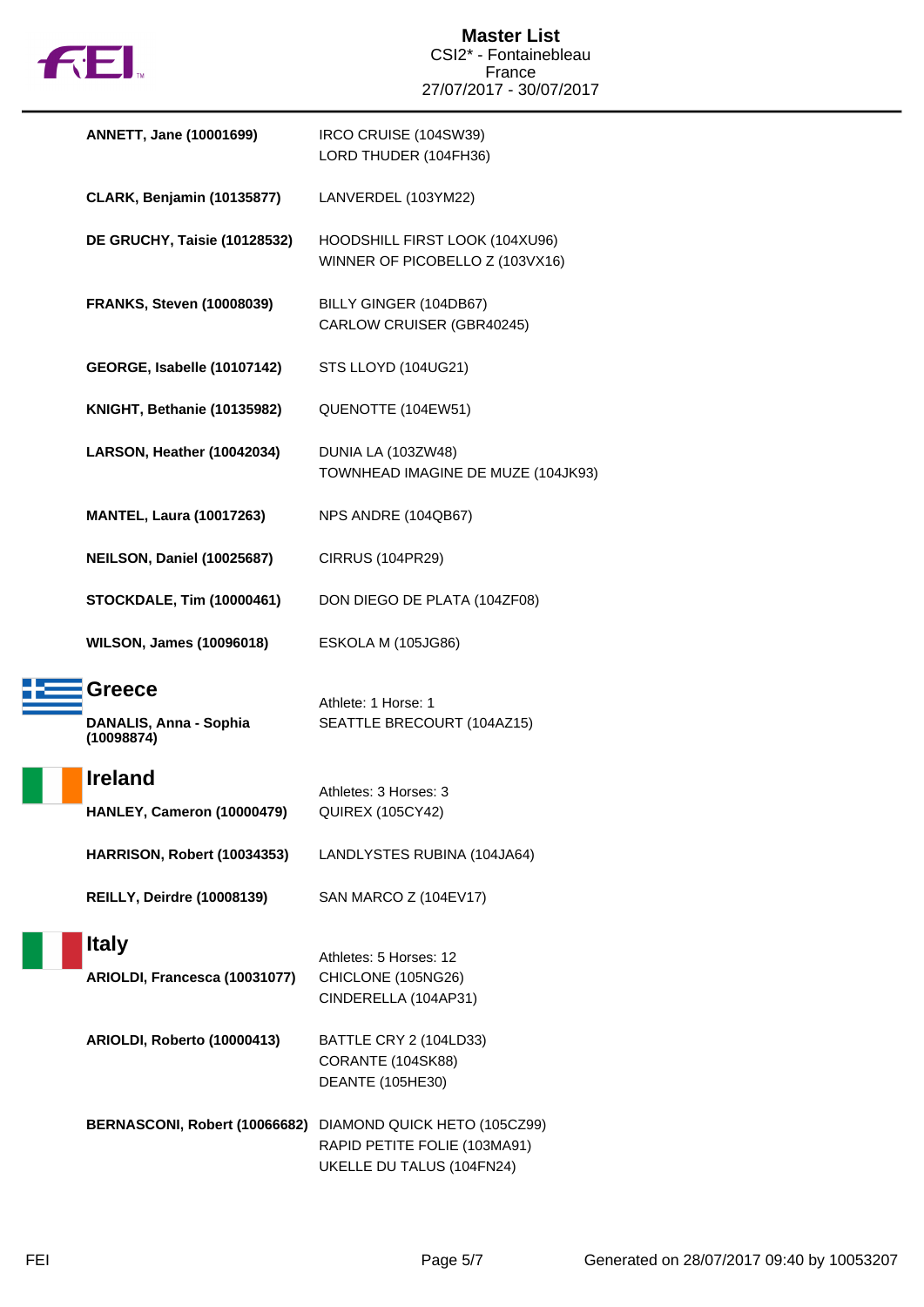| <b>FEI.</b>                                    | <b>Master List</b><br>CSI2* - Fontainebleau<br>France<br>27/07/2017 - 30/07/2017 |
|------------------------------------------------|----------------------------------------------------------------------------------|
| CALDERARO, Marco (10101762)                    | CAPTAIN JACK SPARROW VS (104GY34)                                                |
|                                                | <b>DANTOS (104KX55)</b>                                                          |
| <b>LEVI, Giulia (10071567)</b>                 | BALOUGIRL (103EI22)<br>CAS Z (105SX88)                                           |
| <b>Morocco</b>                                 |                                                                                  |
| AZOUM, Mohammed (10091855)                     | Athletes: 2 Horses: 2<br>VISTI DE LA CHESNEE (105JV83)                           |
|                                                | OUADDAR, Abdelkebir (10008056) IVOR V/H APPELSVOORDEHOF (104GR36)                |
| <b>Netherlands</b>                             |                                                                                  |
| DE RUIJTER, Anouk (10014942)                   | Athletes: 4 Horses: 5<br>DUNOVILLE V (103VY07)                                   |
| MARCHAL, Tristan (10152815)                    | SAMBUCCA (102VG23)                                                               |
| <b>SCHOENMAKERS, Bianca</b>                    | DHA DHA (104PL22)                                                                |
| (10012891)                                     | FAMKE ADINA (105SQ73)                                                            |
| <b>VAN DER MOLEN, Rony</b><br>(10155682)       | E. FIOLITA D. N. (105SX71)                                                       |
| Oman                                           |                                                                                  |
| AL TOOQI, Hamood (10036060)                    | Athlete: 1 Horse: 1<br>TALOUBETZEUS K Z (103UN08)                                |
| <b>Portugal</b>                                | Athletes: 2 Horses: 6                                                            |
| <b>FERREIRA, Luis (10011634)</b>               | CARACAS DU MIRADOR Z (105CO20)                                                   |
|                                                | CEGINA DU MIRADOR Z (104UA98)<br>TRINIDAD DU MIRADOR Z (105CO58)                 |
|                                                | GOMES, Ruben Pereira (10075795) ULYSSE DE RAVALET (105BX66)                      |
|                                                | UN AMOUR DES LACS (104EJ12)                                                      |
|                                                | VANESSA (104VN98)                                                                |
| <b>Spain</b><br>播                              | Athletes: 9 Horses: 12                                                           |
| <b>GOYOAGA MOLLET, Francisco</b><br>(10077488) | JUNA DE LA BELLE TERRE (104QK07)                                                 |
| <b>MARTINEZ CULLELL, Sira</b><br>(10112643)    | NAOMI IMPERIAL (103MT78)                                                         |
|                                                | RIALTO DE L'ESQUES (103NO72)                                                     |
|                                                | MATE LEZA, Gabriela (10079067) COSTA VON AARHOF CH (104CH99)                     |
| <b>MIRET, Patricia (10084029)</b>              | HINNEKE VAN HET EELSHOF (103UN89)                                                |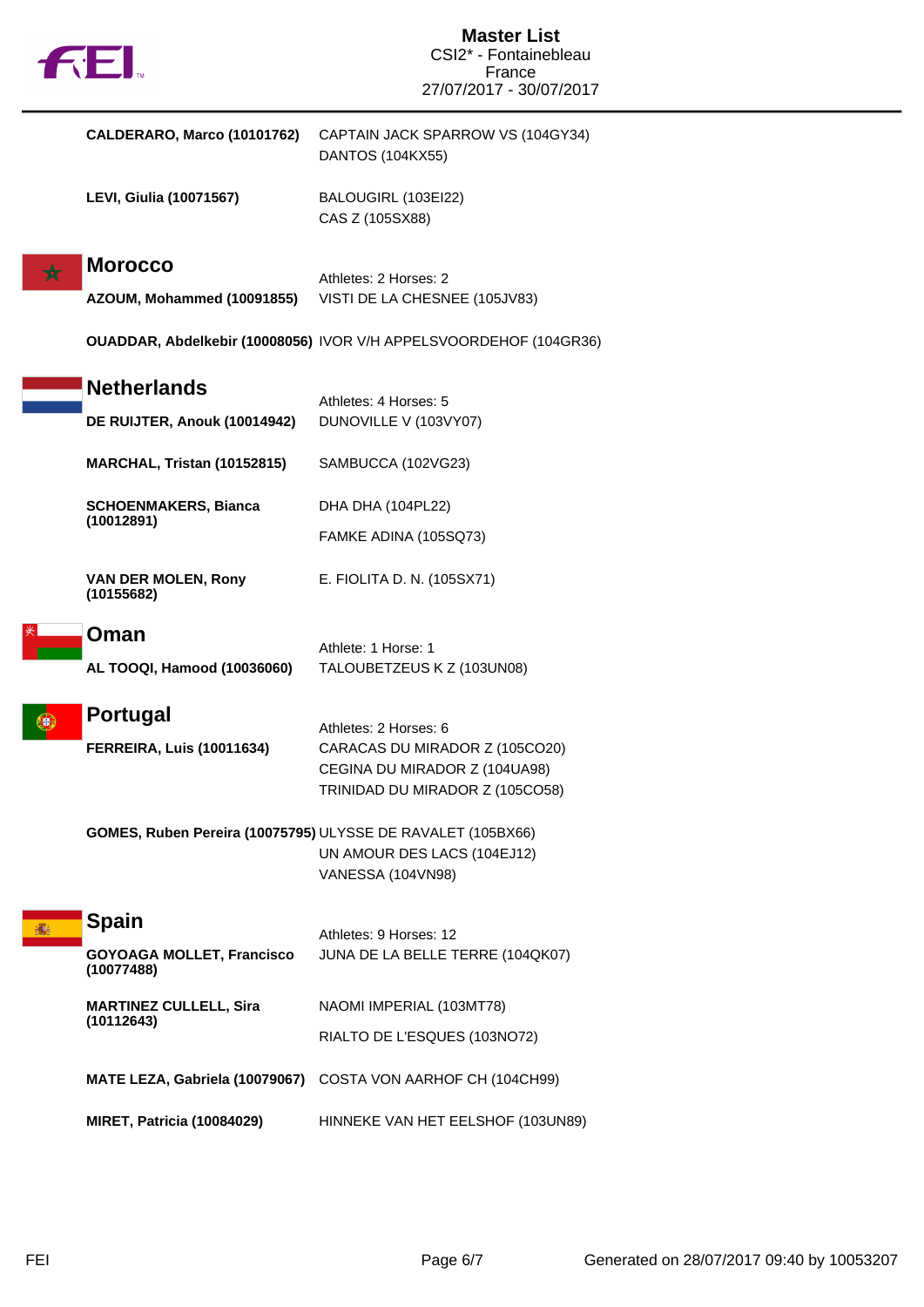

| <b>MODROÑO PÉREZ, Esther</b><br>(10113846)               | TINTIN DES HAYETTES (104PF28)                                                 |
|----------------------------------------------------------|-------------------------------------------------------------------------------|
| MOLLET, Margaret (10013398)                              | <b>VIVI DHZ (104DK07)</b>                                                     |
| NIEVES, Primitivo (10020593)                             | GALIANT VDS (104DO16)<br>IKEN VON DER WERETHERBACH (104GB21)                  |
| <b>SEGURA MONTANÉ, Sergi</b><br>(10104813)               | PRINCE CHARMING (104PB00)                                                     |
| <b>VALLES ROSEL, Joel (10059697)</b>                     | EDWING (105AC12)<br>NAVAL M (104MX62)                                         |
| <b>Switzerland</b><br><b>FUMEAUX, Didier (10079921)</b>  | Athletes: 3 Horses: 5<br>CHICO XXXII (104XZ01)<br>CONTENDO MAGIC CH (104XY97) |
| MALFANTI, Letizia (10045364)                             | DANCER (104KE86)                                                              |
| PETIT-JEAN, Charlotte (10036225) CAMOUFLAGE 24 (103SJ03) |                                                                               |

DASTINA (104DJ59)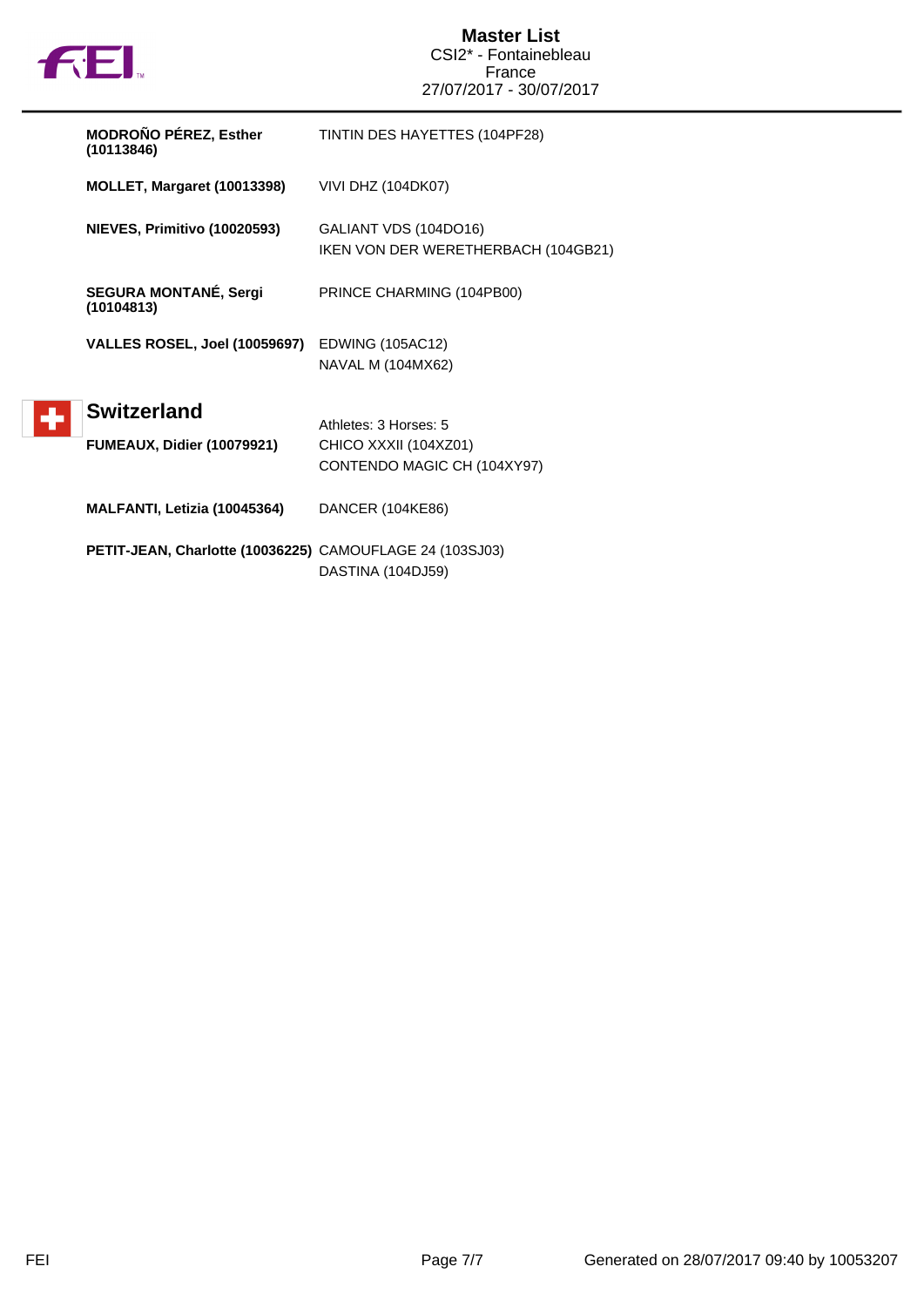

Countries: 14 Athletes: 142 Horses: 201

|  | <b>Argentina</b>                                  | Athletes: 2 Horses: 5                                                                                                   |
|--|---------------------------------------------------|-------------------------------------------------------------------------------------------------------------------------|
|  | KIERKEGAARD, Leslie (10099603) BERGKAMP (103Tl31) | FAPE CHETAK MASSANGANA (104WZ88)<br><b>URINGA Z (104JP67)</b>                                                           |
|  | KIERKEGAARD, Richard                              | DOMINO (103CB23)                                                                                                        |
|  | (10099604)                                        | <b>FOULON Z (105LI53)</b>                                                                                               |
|  | <b>Australia</b>                                  | Athlete: 1 Horse: 1                                                                                                     |
|  | KNOX, Jessica (10109813)                          | <b>CESANA (103DS97)</b>                                                                                                 |
|  | <b>Belgium</b>                                    | Athletes: 5 Horses: 7                                                                                                   |
|  | <b>FENSIE, Alizee (10137802)</b>                  | RAMBO DES HAYETTES (103RI92)                                                                                            |
|  | <b>GENET, Pauline (10117660)</b>                  | DALTON LES HAUTS (104VG31)                                                                                              |
|  | HERTOGHE, India (10076451)                        | GIGOLO VAN DE KEIHOEVE (103UL92)                                                                                        |
|  | <b>MALFAIT, David (10038471)</b>                  | AIR MONTAIN Z (105SM99)<br>AIRFLOW Z (105IL09)<br><b>CERENU Z (105SN00)</b>                                             |
|  | <b>VILAIN, Yves (10011795)</b>                    | KELLY VILLE CENTAUR (105OZ21)                                                                                           |
|  | <b>Estonia</b><br>PETROVA, Anna (10136707)        | Athlete: 1 Horses: 3<br>BUSTER BRIGHT (104WR10)<br>CASTILION VAN GROENHOVE (E.T.) (104KY56)<br>SEATTLE DAVIER (104FA95) |
|  | Finland                                           | Athletes: 2 Horses: 2                                                                                                   |
|  | HEISKANEN, Vilma (10094255)                       | CARZOU DU RY DB (104LC52)                                                                                               |
|  | STRÖM, Catherine (10092957)                       | GI GI VAN'T GROOT AST (105DA38)                                                                                         |
|  | <b>France</b><br>AIEM, Audrey (10083576)          | Athletes: 88 Horses: 119<br>QOKLINE DE SIROT (103PZ63)                                                                  |
|  | <b>AQUILINA, Lise (10066162)</b>                  | SURE D'ELLE VALLEDEI (105HG79)                                                                                          |
|  | <b>ARPAGAUS, Sarah (10006958)</b>                 | SINGING IN THE RAIN (103XU95)                                                                                           |
|  | <b>BARRERE, Jules (10108754)</b>                  | GRAND'OR (104HX43)                                                                                                      |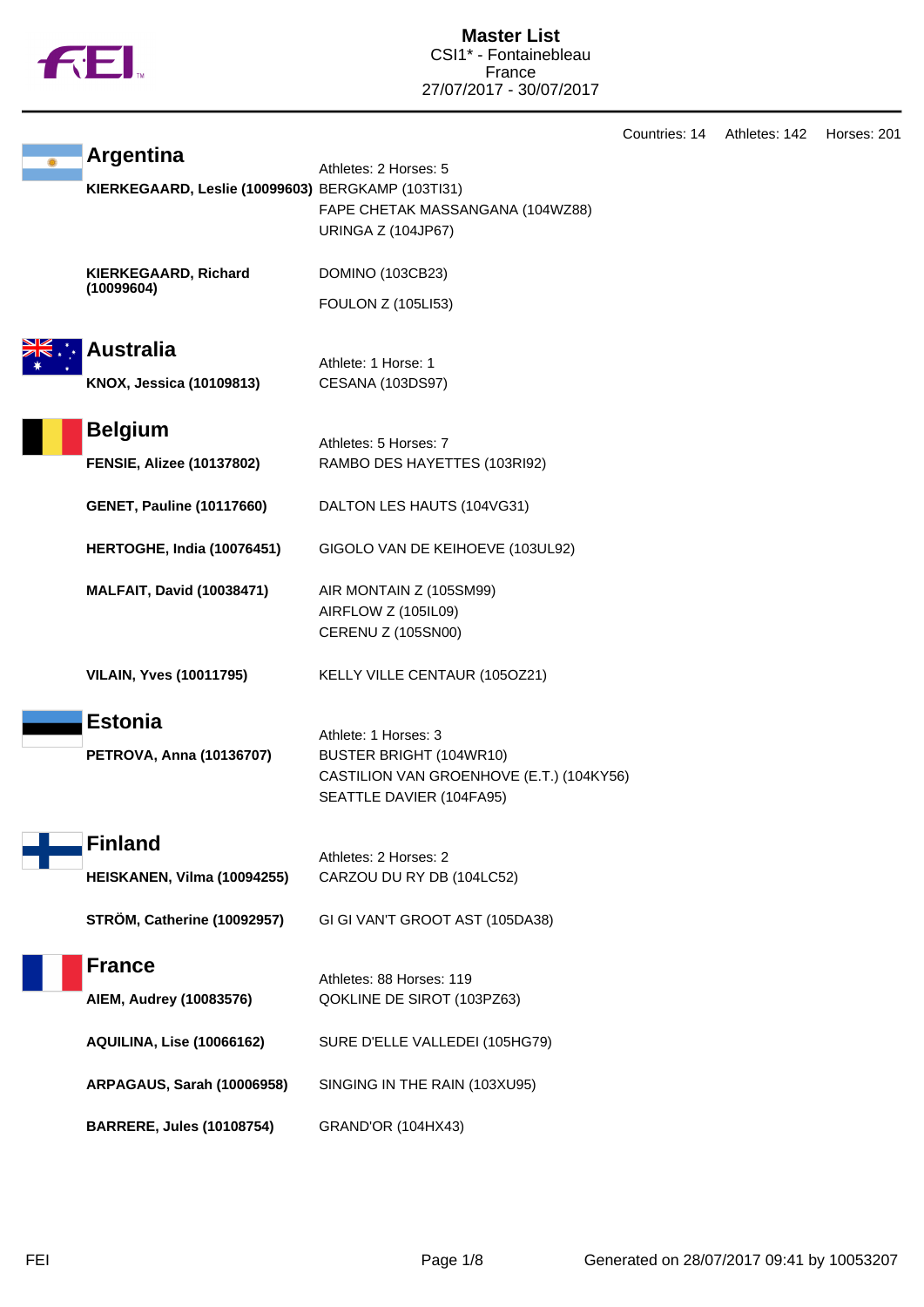

| BASSELIER, Sophie (10069729)                   | SALUT D'ANANDA (103WD04)                                                                      |
|------------------------------------------------|-----------------------------------------------------------------------------------------------|
| <b>BAZIRE, Thibaut (10019519)</b>              | AVOCAT DU TEMPLE (105KB24)                                                                    |
| <b>BENROMDHANE, Myriam</b><br>(10145144)       | TWIGGY D'ALPA (105JY18)                                                                       |
| <b>BESINS GASNIER, Aurelie</b><br>(10036240)   | MANHATTAN DE SEMILLY (FRA42843)                                                               |
| <b>BESNIER, Hugo (10116282)</b>                | TENOR DU STREMBERG (104RQ14)                                                                  |
| BILLEBAUT, Nicolas (10047810)                  | BURBERRY V/H MEULENHOF (ITA40838)<br>ESPOIR DE NALONSART (105SV96)                            |
| BODILSEN, Margaux (10097543)                   | SPHINX DE MENJO (103NN83)<br>SPRINT DU ROUET (103YJ55)                                        |
| BOHREN, Baptiste (10041837)                    | THAIS DE LA BAR (103ZA37)                                                                     |
| <b>BOIVIN, Xavier (10022483)</b>               | HAMILTON VD PADENBORRE (105JS97)<br>SAGA DE ROMILIE (103TX09)                                 |
| BOST SCHMIDLIN, Kim (10022492) ARRON (105JJ93) |                                                                                               |
| <b>BOUDET, Aude (10061296)</b>                 | AVRILE D'ODANA (104QV76)<br>REGENCE (103EN10)<br>UTHAT DE LA ROQUE (104EW18)                  |
| <b>BOULLET, Brice (10022501)</b>               | TOTEM D'OR (104YC45)                                                                          |
| BURGADE, Clemence (10032511)                   | STATU QUO IN LIVE (103MO29)                                                                   |
| CHABROL, Jonathan (10062374)                   | VISION DE CODRE (105EW35)                                                                     |
|                                                | CHAMPAILLER, Julien (10006931) CORTES VD HEFFINCK Z (103GB06)                                 |
| <b>COLAS, Thomas (10119665)</b>                | SAGARMANTHA FIDJIS (105CH24)                                                                  |
| <b>CONDE FERREIRA, Camille</b><br>(10073783)   | TRIADE DES FELINES (104DB77)                                                                  |
|                                                | COTTAREL, Josephine (10131079) VENOM DE BEAUFOUR (105RE34)                                    |
| COUPERIE, Baptiste (10022640)                  | ALME D'HELBY (105AZ68)<br>APPOLON BLEU (105AY94)<br>VISINIA SANGE (104QB66)                   |
| COUPERIE, Edouard (10010947)                   | AIKITA DES FRIMONTS (103SG58)<br>BENTLEY DE SURY (105LU62)<br>SECRETLOV DE PLEVILLE (105BO14) |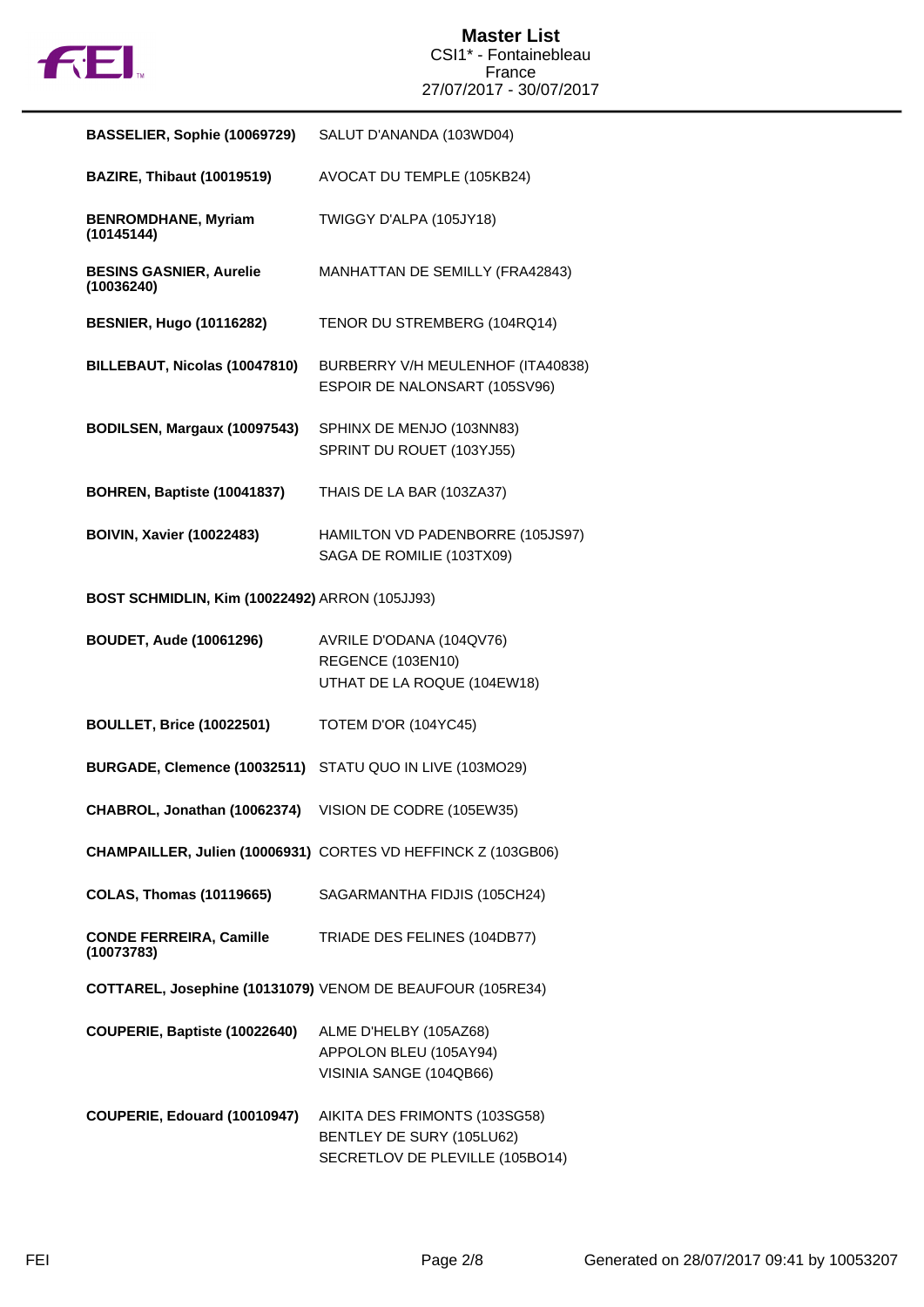

| COUTURIER, Mathilde (10074476) SCHARLY WHYTE (103WX33)   |                                                                                                |
|----------------------------------------------------------|------------------------------------------------------------------------------------------------|
| DE CHAMBORD, Alice (10093766) AZZURO MASSUERE (105Cl87)  |                                                                                                |
| DE ROTHSCHILD, Alexandre<br>(10065306)                   | TUM PLAY DU JOUAS (103VQ19)                                                                    |
| DE ROTHSCHILD, Olivia<br>(10066547)                      | TELDAME DE LA NUTRIA (104DE14)                                                                 |
|                                                          | TOSCANE DE KERARROUAN (104JM90)                                                                |
| DEVEAUTOUR, Alexia (10022722) RESSORT D'AMAURY (104CA23) |                                                                                                |
| DIJOLS, Nathalie (10048599)                              | ALIAS CHIANTI (105HO03)<br>SATISFACTION (102XM44)                                              |
| <b>DISCOURS, Scott (10136673)</b>                        | FIGARO (103XM87)<br><b>FRAUKE (103XT56)</b>                                                    |
| DUBRANLE, Yoann (10038076)                               | BAIKA DE RIVERLAND (105QE34)                                                                   |
| ETIEN, Florie Laure (10029065)                           | TOPMODEL DU GONGE (104JI32)                                                                    |
| FAVREAUX, Flavie (10150062)                              | SPARK CHATELIER (103SS91)                                                                      |
| FRANQUET, Benedicte (10000839) VENIZ (104QF75)           |                                                                                                |
| <b>FRUCHET, Didier (10111305)</b>                        | VENISE DU FIGUIER (105DY08)                                                                    |
| GENDRON, Clarance (10094112)                             | ACTRICE DES BROCHES (105MU95)<br>RODRIGO (103QQ80)                                             |
| GOSA, Melie (10147672)                                   | ALOUETTE D'EOLE (105MD30)                                                                      |
| GRATPANCHE, Justine (10021586) TALITHA PONDI (104OZ30)   |                                                                                                |
|                                                          | GRATPANCHE, Sophie (10060280) NEPAL DE BONNEVILLE (LTU40114)<br>TITE GAIL DE SANTALE (104KU57) |
| <b>GUILLOT, Alix (10008835)</b>                          | PERLE DE LANDETTE (POR40471)                                                                   |
| <b>HARDY MDL, Chloe (10140094)</b>                       | ALTHEO D'HERBIERS (105SG60)                                                                    |
| <b>HELIN, Camille (10040388)</b>                         | SOLEIL DU ROUET (104PF24)<br>VENISE DE LA FONTAINE (104UH26)                                   |
| HERMON, Charlotte (10046774)                             | VOLTE DE LA ROQUE (104WZ12)                                                                    |
| HERTRICH, Morgane (10055562)                             | THYLANE DE VERNAY (104GT33)                                                                    |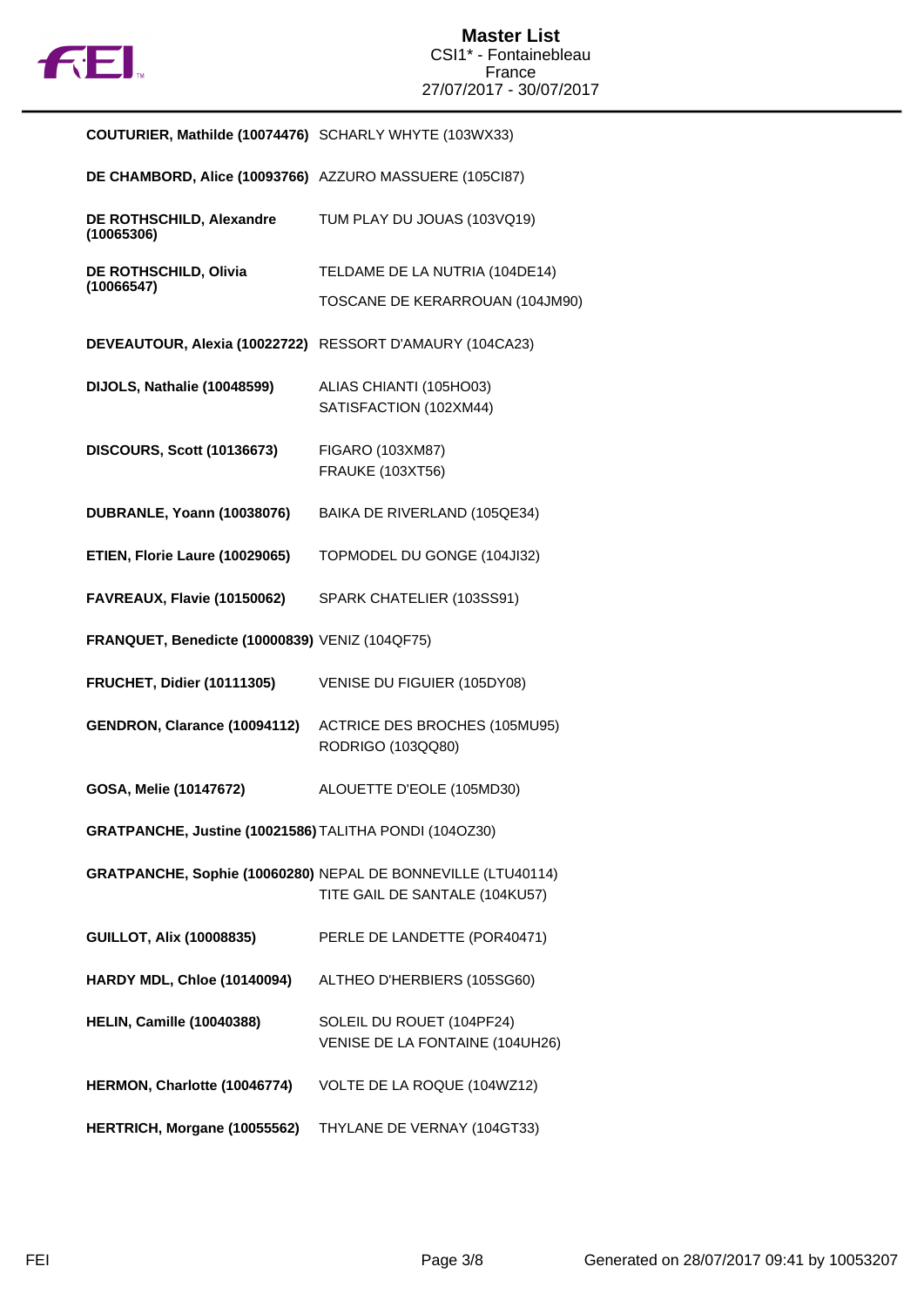

| JAZEDE, Bruno (10000883)                  | ZIEKITA NIEUWMOED (105KM40)                                  |
|-------------------------------------------|--------------------------------------------------------------|
| <b>JOSSE, Kevin (10062041)</b>            | VERY DU MARAIS (105CJ03)                                     |
| KNOBLOCH, Josephine<br>(10142879)         | URBAIN ILZE (105HQ92)                                        |
| LAMOUREUX, Candy (10022988)               | VALERIA D'ALLOU (105SO59)                                    |
| LAVILLE, Leonore (10071352)               | SIRE DU CHATEAU (103XU99)                                    |
| LAYEC, Nicolas (10069302)                 | <b>TADEUS (105BA71)</b><br>VULCAN DE RETAUD (105BP27)        |
| LEDUCQ, Coralie (10087952)                | UBAYE DU LESME (105AB69)                                     |
| <b>LEGAY, Mathis (10138653)</b>           | VENDAYE (104MV44)                                            |
| LEWANDOWSKI, Romain<br>(10037637)         | TAHOMA HOY (104DZ86)                                         |
| LIMOUSIN, Vincent (10044716)              | ATHENA D'ELLE (105SE88)                                      |
| LOIZE, Noemie (10116278)                  | UN P'TIOT DE DOUCE (104RO95)                                 |
| MERCADIER, Claire (10044811)              | ENDLESS RIVER VH HELLEBOS (103HP36)                          |
| <b>MICHIEL, Sophie (10023138)</b>         | TAIGA DE TUS (104LD87)                                       |
| <b>MONTGINOUX, Mathilde</b><br>(10031000) | QUEENZYLAND (103NV44)<br>VERACRUZ D'AUBIGNY (104YF58)        |
| NICOLAS, Kiliann (10115371)               | PACIFIC DE DJET (104VK79)                                    |
| <b>ORSOLINI, Jules (10114517)</b>         | BLUEBERRY 13 (102UZ63)<br>ROXANE DES ETISSES (103ON54)       |
| PEREZ, Magali (10148135)                  | IDEFIX VH MEERDAALHOF (104JU60)<br>URANUS OTROIVEE (105MX78) |
| <b>PERRE, Mathieu (10009682)</b>          | UPSILON TAME (104IF78)                                       |
| PIETRI, Charlotte (10008238)              | IRISH MISTERY (105RD74)<br>RUSTICA DE VILLIERS (103FN32)     |
| POPOVICI, Anastasia (10062371)            | QARLA DE LA LOUVET (103FR59)                                 |
| POULIQUEN, Lorine (10026258)              | <b>VIVARIO Z (105SU67)</b>                                   |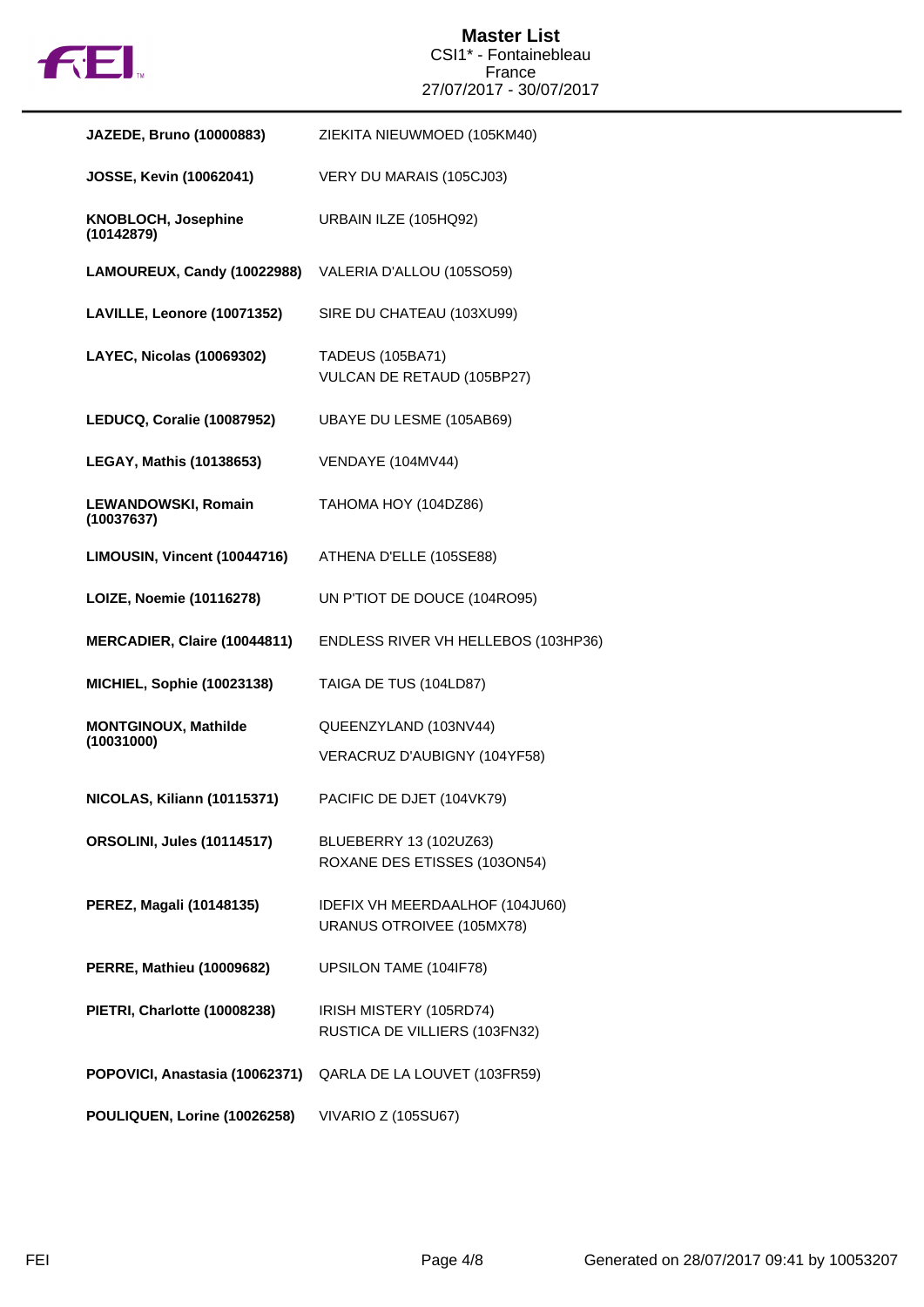

| POZZO DI BORGO, Valentine                               | THAIS BALLIERE (104CB07)                                                                |
|---------------------------------------------------------|-----------------------------------------------------------------------------------------|
| (10006969)                                              | VICK DE LA POULINIERE (104SM57)                                                         |
| PUJOL, Valentine (10079312)                             | AARON DU HAUT DE NIVELLES (103JK53)                                                     |
| RAGOT, Alix (10060365)                                  | VARGAS ROUGE (104RK67)                                                                  |
| RAMEL JACOB, Gabin (10076782) USHUAYA DE NATH (104RC11) |                                                                                         |
| <b>RENOU, Florent (10151277)</b>                        | UZES DE LA LOUVIERE (105PC23)                                                           |
| <b>RIGAUT, Syndie (10017117)</b>                        | ISTANBULL V.H OOIEVAARSHOF (104GR42)                                                    |
| <b>RIVON, Fanny (10079736)</b>                          | FOSATI VAN HET LELIEHOF (103KF79)<br>URANIE DE BLONDEL (104NP30)                        |
| <b>ROBERT, Diane (10063242)</b>                         | UNE DES JOIE DE STEL (104LE90)                                                          |
| <b>RONCUZZI, Anne Cecile</b>                            | AMARETTA Z (103YI41)                                                                    |
| (10042853)                                              | J'ADORE VH KRIEKENHOF (105SM86)                                                         |
| <b>SALMON, Benoit (10059242)</b>                        | ROSILICE D'YVILLE (103GE42)<br>VANGELINE DES ROYS (104ML86)                             |
| <b>SCASSO, Marie (10113376)</b>                         | KRISTALLINE (104PS52)<br>TROPIC DES LOGES (104OV43)                                     |
| <b>SINGER, Valentin (10084455)</b>                      | GENDY VD BEGIJNAKKER Z (104XZ99)<br>SCHERZO DE CAVARE (104ZT91)                         |
| <b>SIRI, Damien (10009999)</b>                          | QUEEN DE L'ORGERE (105IQ02)<br>URBANDICOUTE (104QE59)                                   |
| TAUGOURDEAU, Ludovic<br>(10043944)                      | QUALVIN D'EMM (103NC62)                                                                 |
| <b>TAUPENOT, Marc (10026250)</b>                        | ALMEE D'EVORDES (105PV51)<br>TOSCANE D'EVORDES (104BI92)                                |
| TEIXIDOR, Audrey (10106544)                             | ALLEGRIA DE TOSCANE (105QD00)<br>VERY NICE DE TALMA (105BC51)                           |
| TORDJMAN, Estelle (10001243)                            | HIDONKA A (104XY71)<br><b>QUADROS 2 (102UW79)</b><br>TINKY VAN DE CASTERHOEVE (102VE69) |
| <b>TRAINEAU DAUDE, Lyse</b><br>(10113902)               | QRACK ONE (103GR82)                                                                     |
| TROTEREAU, Youri (10038598)                             | VAEMA DE PREUILLY (105LE86)                                                             |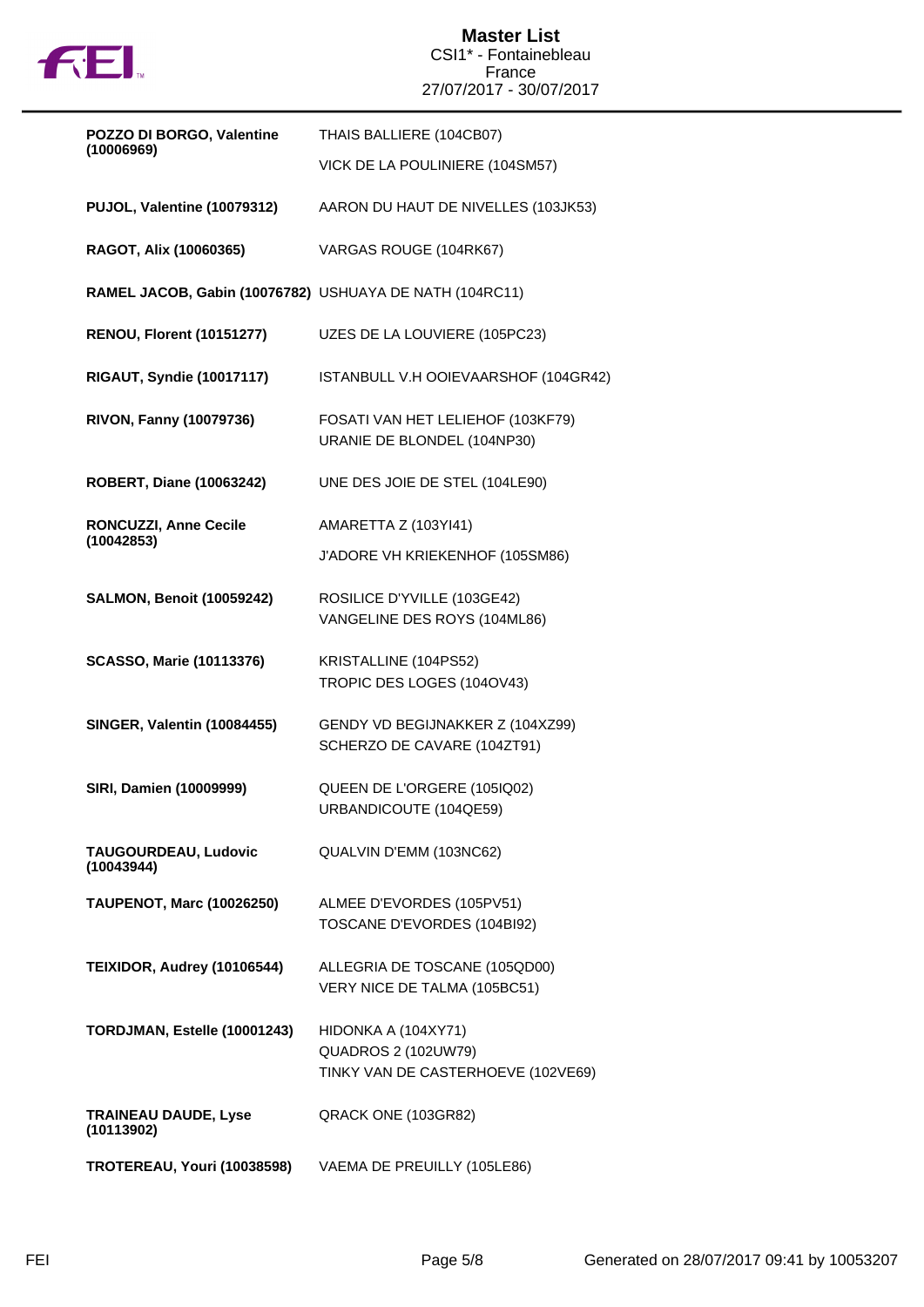

| VAGNE, Sarah (10023405)                               | ARIELLE DE BEDON (105SE27)                                                 |
|-------------------------------------------------------|----------------------------------------------------------------------------|
|                                                       | VANPOUCKE, Nicolas (10134881) RODEO DES MARZELLES (105AA09)                |
| ZIMMERMANN, Julie (10112214)                          | LA CRYMA (105SI64)                                                         |
| Sizz Great Britain<br><b>BALL, Lowri (10120615)</b>   | Athletes: 10 Horses: 16<br>CHRISTINA III (104WX62)                         |
| <b>CLARK, Benjamin (10135877)</b>                     | JANCOVICA (104NH50)<br>VALENTINO (GBR41964)                                |
| <b>EDWARDS, Will (10093622)</b>                       | SHW CANDIES B (104RL66)<br>TINKAS BROOK II (105BS31)                       |
| <b>EMSLEY, Alice (10105290)</b>                       | TRUMAN 9 (103RB60)                                                         |
| <b>GARFIELD-BENNETT, Sophie</b><br>(10134637)         | <b>CIRMOSA (105KC08)</b>                                                   |
|                                                       | KANGA ROUGE (104SQ71)                                                      |
| GEORGE, Isabelle (10107142)                           | BANDIO DE ROMME Z (103DA34)                                                |
| MCPHERSON, David (10001084)                           | NON PLUS ULTRA 9 (105MR41)                                                 |
| <b>REYNOLDS, Clare (10054030)</b>                     | FOOTLOOSE VT HAZELARENHOEKJE (103EK60)<br>VINTAGE VEE (103KF40)            |
| <b>WARREN, Lucy (10085541)</b>                        | ALEX V/D MOLEN (104SJ95)<br>DELTINA (104PU26)<br>DERA B (105HL72)          |
| WILLSONE, Stacey (10002817)                           | STEADY THE HELM (103VV79)                                                  |
| <b>Greece</b><br>DANALIS, Anna - Sophia<br>(10098874) | Athlete: 1 Horses: 2<br>CON TOP (102VJ12)<br>PRELUDE DE LA ROQUE (104NQ44) |
| <b>Ireland</b><br><b>DEVINE, Lauren (10038412)</b>    | Athletes: 4 Horses: 4<br>CASSANDRA VL Z (104QN86)                          |
| <b>HANLEY, Finn (10138818)</b>                        | SOUTHWIND VDL (NED40343)                                                   |
| <b>MCEVOY, Declan (10024036)</b>                      | BLM COSMOPOLITAN DANDY (104YQ22)                                           |
| <b>REILLY, Deirdre (10008139)</b>                     | FORTNIGHT (104SJ17)                                                        |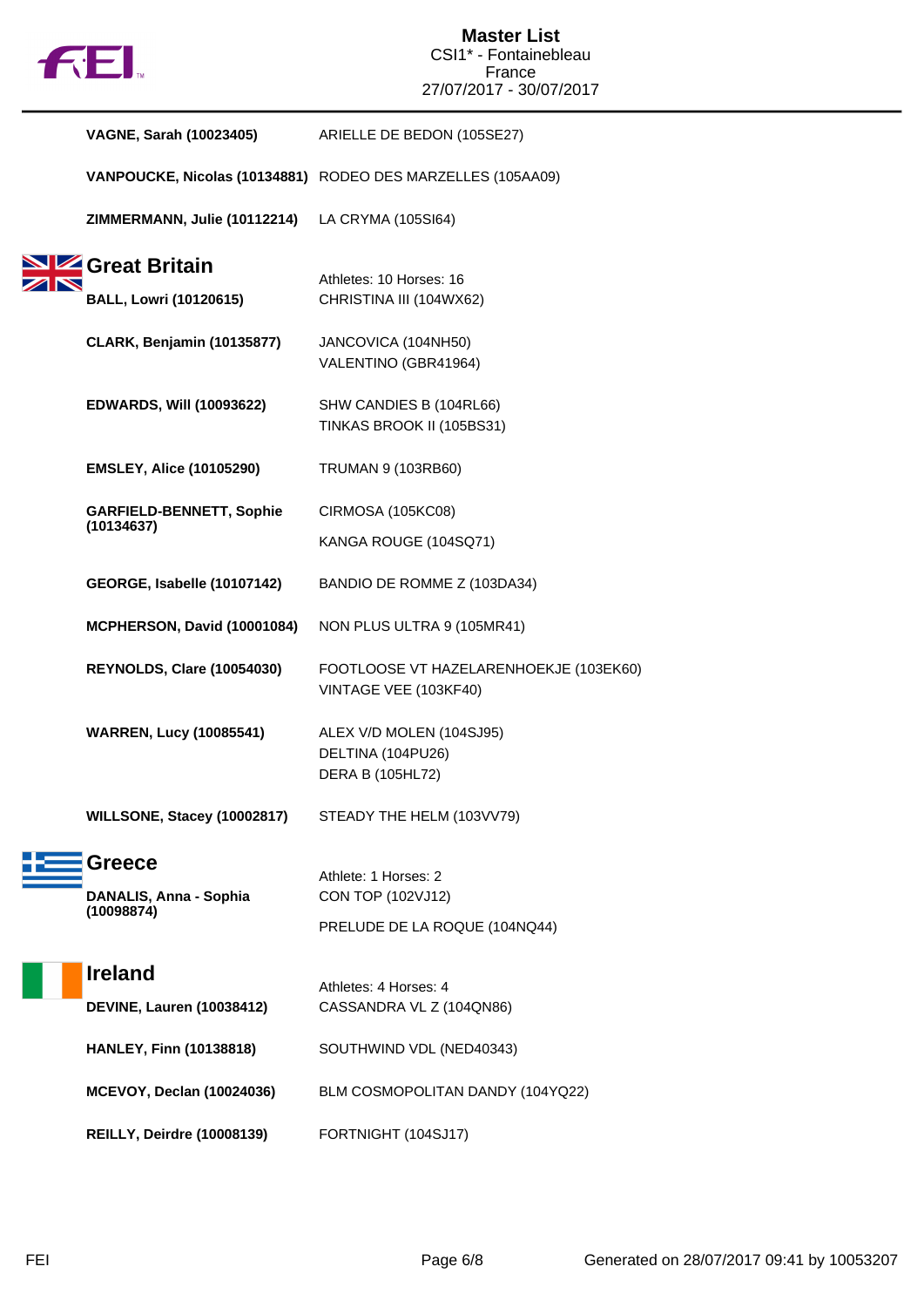

| <b>Italy</b><br>CALDERARO, Linda (10137777)                    | Athletes: 3 Horses: 5<br>TREFFER (103CA14)<br>ZITHARA NIEUWMOED (105RZ67)                                         |
|----------------------------------------------------------------|-------------------------------------------------------------------------------------------------------------------|
| GIANNELLI, Andrea (10041997)                                   | ZIDANE (102XE35)                                                                                                  |
| GIANNELLI, Vittoria Andrea<br>(10091077)                       | COPACABANA (103LK25)<br>ZACHA (103UG51)                                                                           |
| <b>Netherlands</b><br><b>VAN DER MOLEN, Rony</b><br>(10155682) | Athlete: 1 Horse: 1<br>D'ARMITAGE D.N. (105SX74)                                                                  |
| <b>Portugal</b><br><b>EVERITT, James (10112602)</b>            | Athletes: 2 Horses: 3<br>TRESOR DERICK (104HL22)                                                                  |
| GOMES, Ruben Pereira (10075795) HILTON DC (104MP90)            | ULTIMO DE VAINS (105NH79)                                                                                         |
| <b>Spain</b><br><b>ALVAREZ DEL AMA, Raquel</b><br>(10092269)   | Athletes: 17 Horses: 23<br>LET'S ROCK VAN DE MOERHOEVE (105SH83)<br>VASILI (103UI10)                              |
| <b>ANGOY CRUYFF, Gian Luca</b><br>(10069588)                   | AMMILIA CHIN VH BOVENHOEKSHOF (104ZQ39)<br>ELTON VAN DE ZUUTHOEVE (103FK39)<br>HONDURAS VD DWERSE HAGEN (103TQ85) |
| <b>FONZE, Benjamin (10112673)</b>                              | CRONUS (104PY33)                                                                                                  |
| GOYOAGA, Elisabeth (10009852)                                  | FUN DE LA ROQUE Z (104YE52)<br>HASKIA VAN DE KIEZELW (103YZ18)<br>NARVIK HH Z (ET) (104RD91)                      |
| <b>GOYOAGA MOLLET, Francisco</b><br>(10077488)                 | CERITS VD VELDEKENSHOEVE Z (105SM02)                                                                              |
|                                                                | GRAS LORENTE, Marta (10101795) JEANNE VD OUDE HEIHOEF (105BC01)                                                   |
| <b>MARTÍ ELIAS, Francesc</b><br>(10102815)                     | JAVAGGIO V/D HEREN (104OD71)                                                                                      |
| MATE LEZA, Gabriela (10079067) CONLANA DEL RAY (104ZM46)       |                                                                                                                   |
| <b>MIRET, Carlota (10084030)</b>                               | UBINE JAMBO M (ESP41521)                                                                                          |
| <b>MIRET, Patricia (10084029)</b>                              | DUBLESSE VAN T GESTELHOF (103XU53)                                                                                |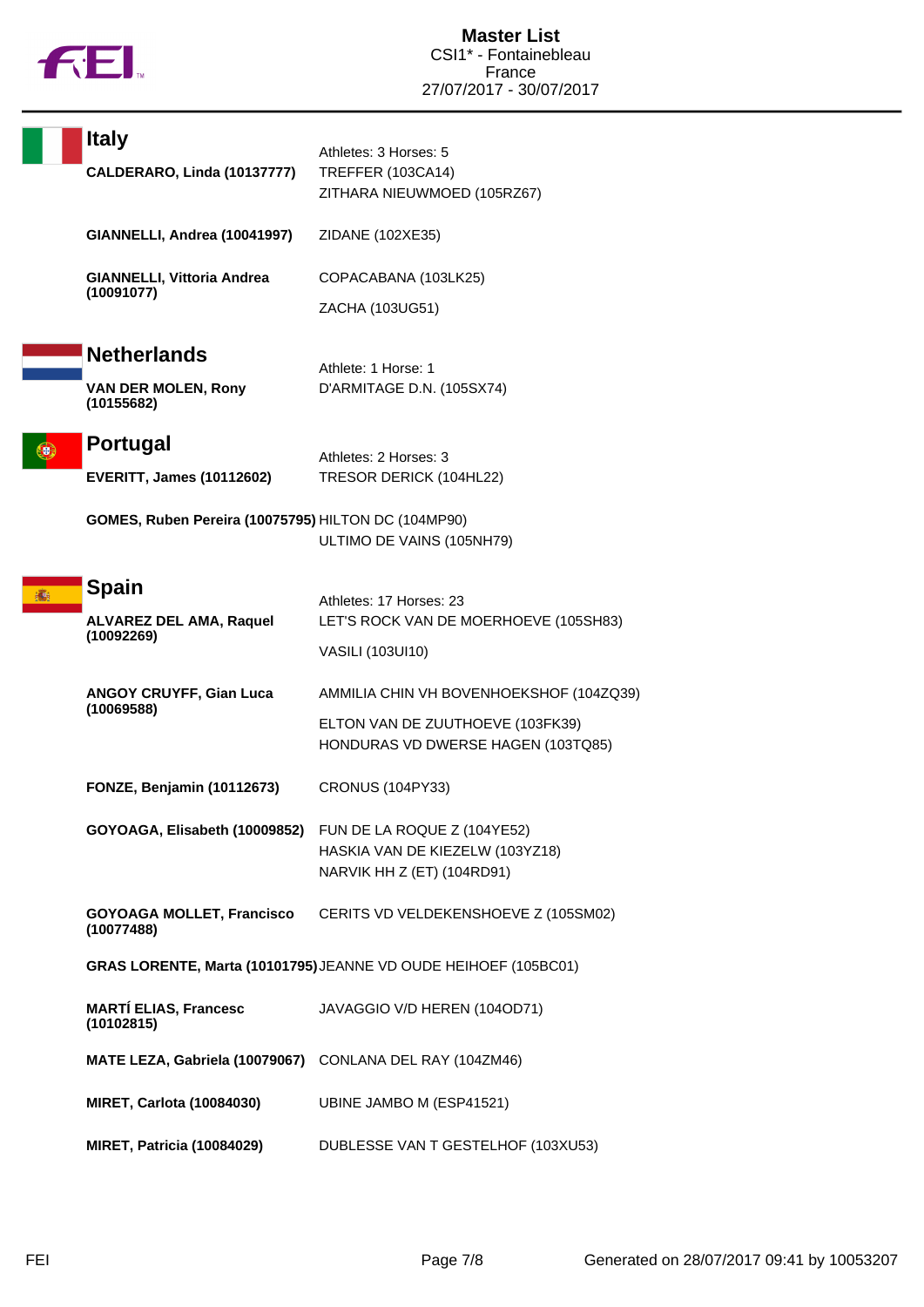

 $\left| \cdot \right|$ 

## **Master List** CSI1\* - Fontainebleau France 27/07/2017 - 30/07/2017

| <b>MOLLER ALVAREZ, Clara</b><br>(10056459)                | GUANITA VAN DE DENNEHOEVE (104AN35)                                                         |
|-----------------------------------------------------------|---------------------------------------------------------------------------------------------|
| NIEVES, Primitivo (10020593)                              | GALIANT VDS (104DO16)                                                                       |
| NIEVES ZORRILLA, Sarai<br>(10078244)                      | URSULA D'ESPOIR (105LD21)                                                                   |
| PONT VALLES, Carola (10104778) DARIO (105LB52)            | JITSE (105LD19)                                                                             |
| RUIZ DE VILLA, Itziar (10017952)                          | VANIE DE BLONDEL (104ZI88)                                                                  |
| <b>VILARRUBI JORDA, Carlota</b><br>(10026057)             | HECTOR V.H. END HOUSE (104FM19)                                                             |
| ZAMBRANO<br><b>ORTEGA-MONASTERIO, Sofia</b><br>(10043407) | SISSI D'LA ROUSSERIE (103UR00)                                                              |
| <b>Switzerland</b><br>BOURQUIN, Aurélie (10144663)        | Athletes: 5 Horses: 10<br>CASSANOVA VH BOVENHOEKSHOF (105JM40)                              |
| FIRMENICH, Caroline (10072465)                            | JABBEDABBEDOU D'OUZO D'13 (104PB44)<br>QUENA RUBIN (103CK95)<br>TRAVIATA DE RAVEL (104BP75) |
| MALFANTI, Letizia (10045364)                              | AURA DE LA BATIA (105IH00)<br>VORTEX BORNISSOIS (104PQ36)                                   |
| PETIT-JEAN, Charlotte (10036225) THEMIS (103MB43)         | VANDA DES HURLEVENTS (105KO18)                                                              |
| <b>REUSE, Emilie (10071270)</b>                           | <b>BING (104WC98)</b><br>UNEGELINA DU TEMPLE (104XR63)                                      |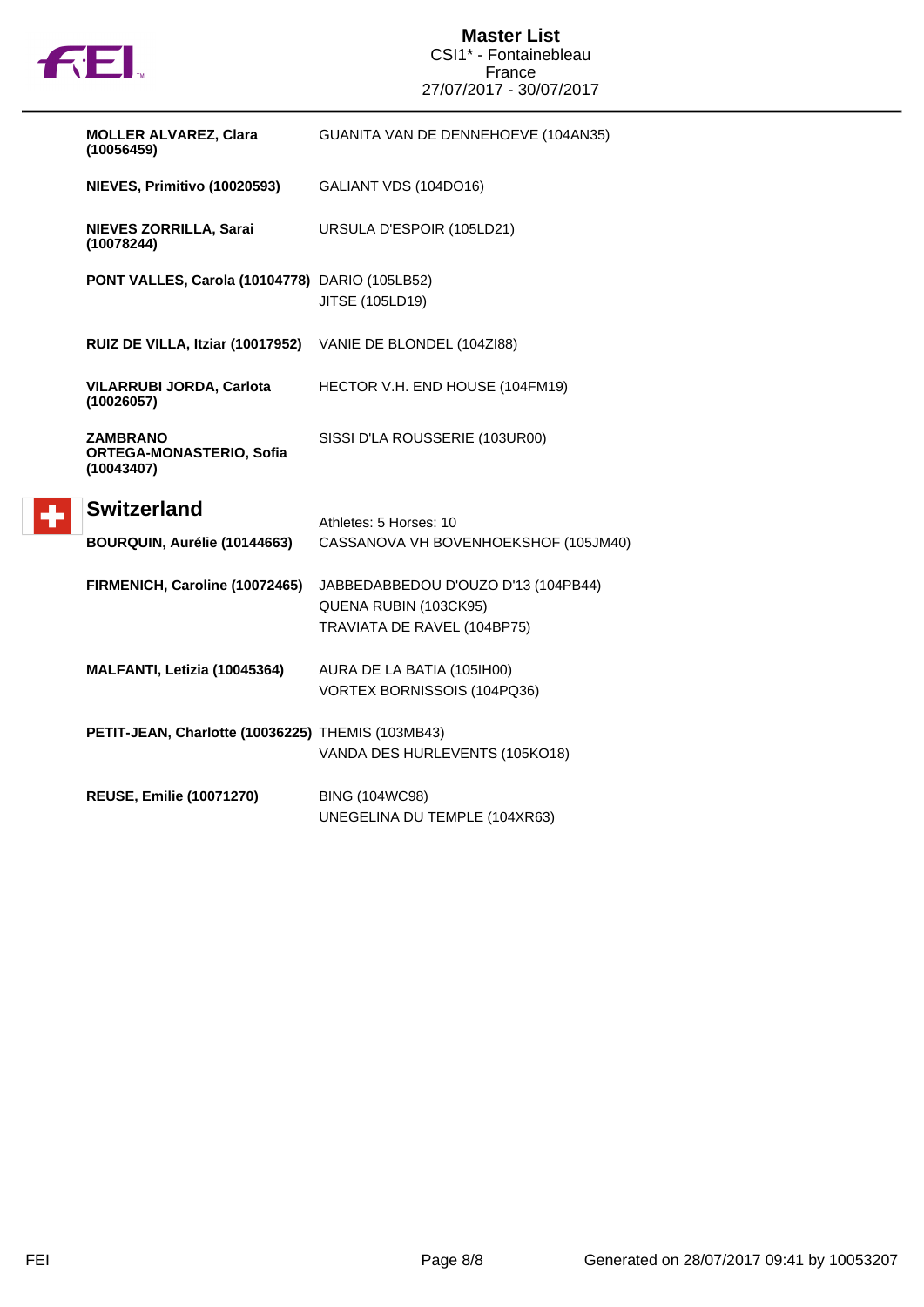

|                         |                                               |                                                                         | Countries: 10 | Athletes: 66 | Horses: 94 |
|-------------------------|-----------------------------------------------|-------------------------------------------------------------------------|---------------|--------------|------------|
| $\overline{C}$          | Azerbaijan                                    | Athlete: 1 Horses: 2                                                    |               |              |            |
|                         | <b>MC ENTEE, Patrick (10002485)</b>           | BEST OF MURY MARAIS Z (105BY67)<br>CASSIS MURY MARAIS Z (104PW10)       |               |              |            |
|                         | <b>Belgium</b>                                | Athletes: 6 Horses: 7                                                   |               |              |            |
|                         | <b>BUDD, Nathan (10083481)</b>                | CALVI DES ROSIERS Z (105HC54)                                           |               |              |            |
|                         | DE BRABANDER, Karline<br>(10017249)           | L' HERMES DE MUZE (105HC57)                                             |               |              |            |
| DOEM, Arnaud (10035973) |                                               | EDGARD DE PREFONTAINE (105HX04)<br>FINDLAY DU MOULIN A PAPIER (105MZ87) |               |              |            |
|                         | <b>FRANCOIS, Emilie (10046007)</b>            | COCONUT ON THE ROCKS Z (105CG35)                                        |               |              |            |
|                         | <b>MALFAIT, David (10038471)</b>              | LOUIS Z (105DK39)                                                       |               |              |            |
|                         | <b>VILAIN, Yves (10011795)</b>                | KODY'S SON DU BELIAN (105OZ25)                                          |               |              |            |
|                         | <b>France</b>                                 | Athletes: 38 Horses: 53                                                 |               |              |            |
|                         |                                               | BATILLAT, Guillaume (10008823) FABULEUSE DES SEQUOIAS (105TA23)         |               |              |            |
|                         | <b>BAUER, Bastien (10000832)</b>              | BADIANNE DU MONTCEAU (105PN04)                                          |               |              |            |
|                         | <b>BAZIRE, Thibaut (10019519)</b>             | <b>BRIANA (105SO45)</b>                                                 |               |              |            |
|                         | <b>BENCHIMOL BROT, Vera</b><br>(10003026)     | QUE BUENO DE HUS Z (105LD89)                                            |               |              |            |
|                         | BOHREN, Baptiste (10041837)                   | A TOI DE PRIM' (105IR64)                                                |               |              |            |
|                         | <b>BONNET, Jacques (10001675)</b>             | AMONA DU TEMPLE (105CA83)                                               |               |              |            |
|                         | <b>BOST, Clementine (10022491)</b>            | BORUBI DU GIVRE (105NG03)                                               |               |              |            |
|                         | <b>BOST, Margaux (10022493)</b>               | BELLISSIMA GRAVELOTTE (105SI61)                                         |               |              |            |
|                         | <b>BOUDANT, Francois Xavier</b><br>(10001364) | GFE AMANT DU CHATEAU (105IP00)                                          |               |              |            |
|                         | BOUVARD, Frederic (10005781)                  | KAREL VDB (105CB80)<br>LUBIE DE L'ELAN (105CJ65)                        |               |              |            |
|                         | <b>CANIN, Mathieu (10100916)</b>              | ARTENGO (105IS96)                                                       |               |              |            |
|                         | CHABROL, Jonathan (10062374)                  | CATCH BOOM BANG (105OM13)                                               |               |              |            |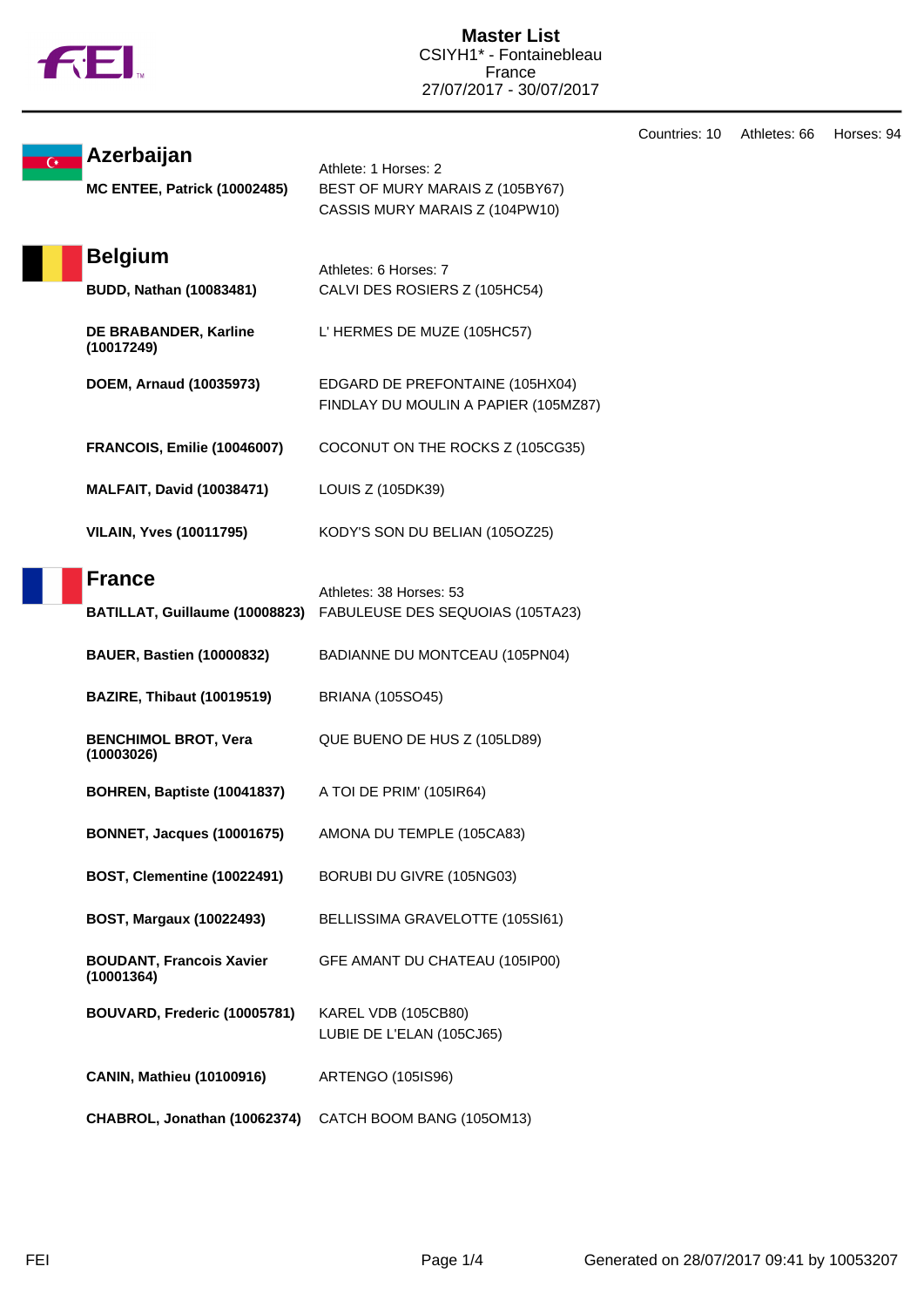

| <b>CHAMPAILLER, Julien (10006931) ATOMIC D'AIGUILLY (105CR85)</b> | KIELEKOO VAN T ET L (105DP55)<br>LOLITA VAN T ET L (105OB87)                           |
|-------------------------------------------------------------------|----------------------------------------------------------------------------------------|
| CHARREAU, Pauline (10074484)                                      | ACALIX HERO Z (105MH27)                                                                |
| <b>CLOAREC, Melanie (10006554)</b>                                | COCO DU HOULBEC Z (105FN13)                                                            |
| COTTARD, Gregory (10027893)                                       | A FUTEE DE WY (105HQ83)<br>BUGATTI DU LYS (105QS47)                                    |
| COUPERIE, Baptiste (10022640)                                     | BABACOOL (105LU60)                                                                     |
| <b>COURTAT ADJ, Benjamin</b><br>(10013472)                        | BYZANTINE A VIGNEUL (105SH70)                                                          |
| DE CHAMBORD, Damien<br>(10059223)                                 | AICHA DE COQUERIE (105JT26)                                                            |
| ETIEN, Florie Laure (10029065)                                    | ALIDEE DU GONGE (105EG16)<br>ALIZEE IMPERIALE (105JC45)<br>BANCO DE BEAUVOIR (105SV98) |
| FRANCART, Alexandra (10000635) ATLANTA DE MAUGRE (105PI18)        | EMERALD SITTE (105PI00)                                                                |
| <b>GASNIER, Steve (10002863)</b>                                  | ATHENA D'AZUR (105JG32)                                                                |
| GASTALDI, Charlotte (10014952)                                    | BICHAT DE PONTHUAL (105CI00)                                                           |
| <b>GOEHRS, Raphael (10006592)</b>                                 | KWIKLY (105HX50)                                                                       |
| GUILLON, Olivier (10002429)                                       | BOTICELLI MASSUERE (105PI43)<br>FLORENDENCE WV (105FZ87)                               |
| <b>HUREL, Jerome (10001741)</b>                                   | ALISEA DE PRESLE (105IE63)                                                             |
| JAZEDE, Bruno (10000883)                                          | BERYL D'ARGENT (105MW98)                                                               |
| <b>LAYEC, Nicolas (10069302)</b>                                  | BEACH ROYALE (105PT92)<br>LET'S GO VD VOSBERG (105SL99)<br>VERA DE PRAVIA (104ZK57)    |
| LE COMTE, Benjamin (10023002)                                     | EVEREST DU PACHIS (105QR00)                                                            |
| LEROY, Aurelien (10021580)                                        | BELLADONE DU BATUT (105SO72)                                                           |
| LEVY, Edward (10067126)                                           | LA ROSHEL (105BC95)                                                                    |
| LIMOUSIN, Vincent (10044716)                                      | BYBLOS DU MESNIL (105SY05)                                                             |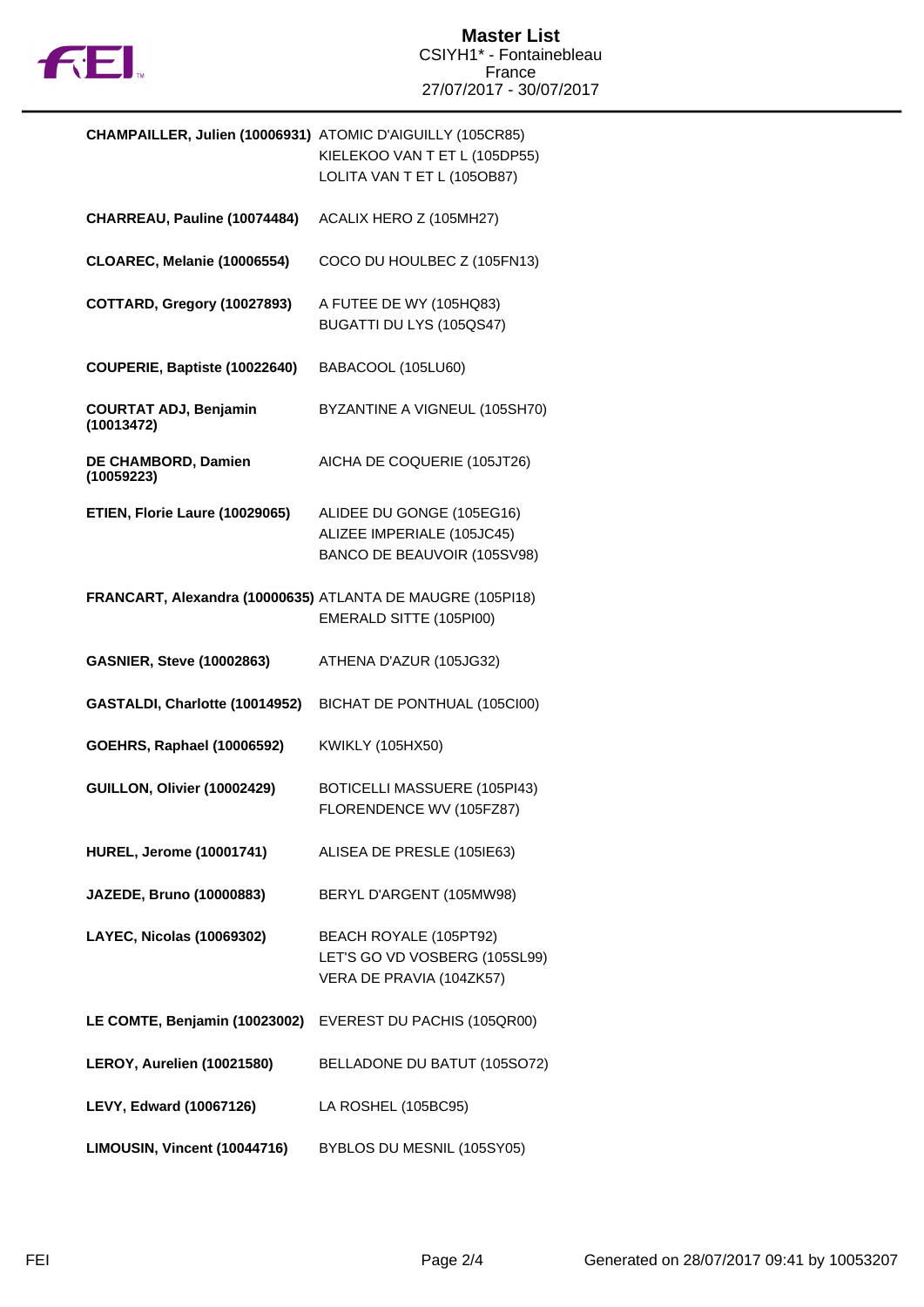

|  | <b>MARTIN, Maelle (10068294)</b>   | ATOUT DES TRAMBLES (105JH31)<br>FANY DE LA VAULX (105LV34)                                                      |
|--|------------------------------------|-----------------------------------------------------------------------------------------------------------------|
|  | <b>MICHIEL, Sophie (10023138)</b>  | BAGHEERA DE JALDIS (105KQ31)                                                                                    |
|  | <b>MUHR, Tressy (10042044)</b>     | DIBARO (105LH60)<br>ELASTIQUE VAN DE KOEKOEK (105JX81)                                                          |
|  | PERREAU, Olivier (10006570)        | ATWOOD DE FELINES (105FY97)<br>AVENIR D'AIGUILLY (105FE08)<br>BAHIA D'AIGUILLY (105QX77)<br>GARANT RZ (105NN22) |
|  | RAGOT, Alix (10060365)             | BABY BOOM O'MOULIN (105LR85)                                                                                    |
|  | TAUGOURDEAU, Ludovic<br>(10043944) | CAPRICE DE JENNIKA Z (105FF00)                                                                                  |
|  | SIZ Great Britain                  | Athletes: 9 Horses: 13                                                                                          |
|  | <b>ANNETT, Jane (10001699)</b>     | <b>HOLD UP (105OT80)</b><br>MY LADY O.L. (105MD75)                                                              |
|  | DE GRUCHY, Taisie (10128532)       | LIVE THE LIFE (105HW78)                                                                                         |
|  | DIMMOCK, Jessica (10078298)        | BILLY FLEANCE (105KG26)<br>BILLY IN FASHION (105KI32)                                                           |
|  | <b>HIGGIN, Skye (10054322)</b>     | BAUCIS D'OUILLY (105SR88)<br>ETOILE VD WIJNHOEVE Z (104XY81)                                                    |
|  | KNIGHT, Bethanie (10135982)        | CASSALFINO (104YQ03)<br>FOSS (104UH67)                                                                          |
|  | <b>MANTEL, Laura (10017263)</b>    | GERDIEN 2 VAN DE OLDENHOFF (105MG42)                                                                            |
|  | MCPHERSON, David (10001084)        | CC (104RQ12)                                                                                                    |
|  | <b>NEWMAN, Libby (10155158)</b>    | GASILOMA SB (105SS14)                                                                                           |
|  | <b>WILSON, James (10096018)</b>    | GOSSIP S.A. (105BL02)                                                                                           |
|  | <b>Ireland</b>                     | Athletes: 2 Horses: 3                                                                                           |
|  | HANLEY, Cameron (10000479)         | ARANY DE KERGANE (104XC82)                                                                                      |
|  | HARRISON, Robert (10034353)        | CALADIN Z (105IL70)<br>LIL WAYNE (105SC65)                                                                      |
|  | <b>Italy</b>                       | Athletes: 2 Horses: 3                                                                                           |